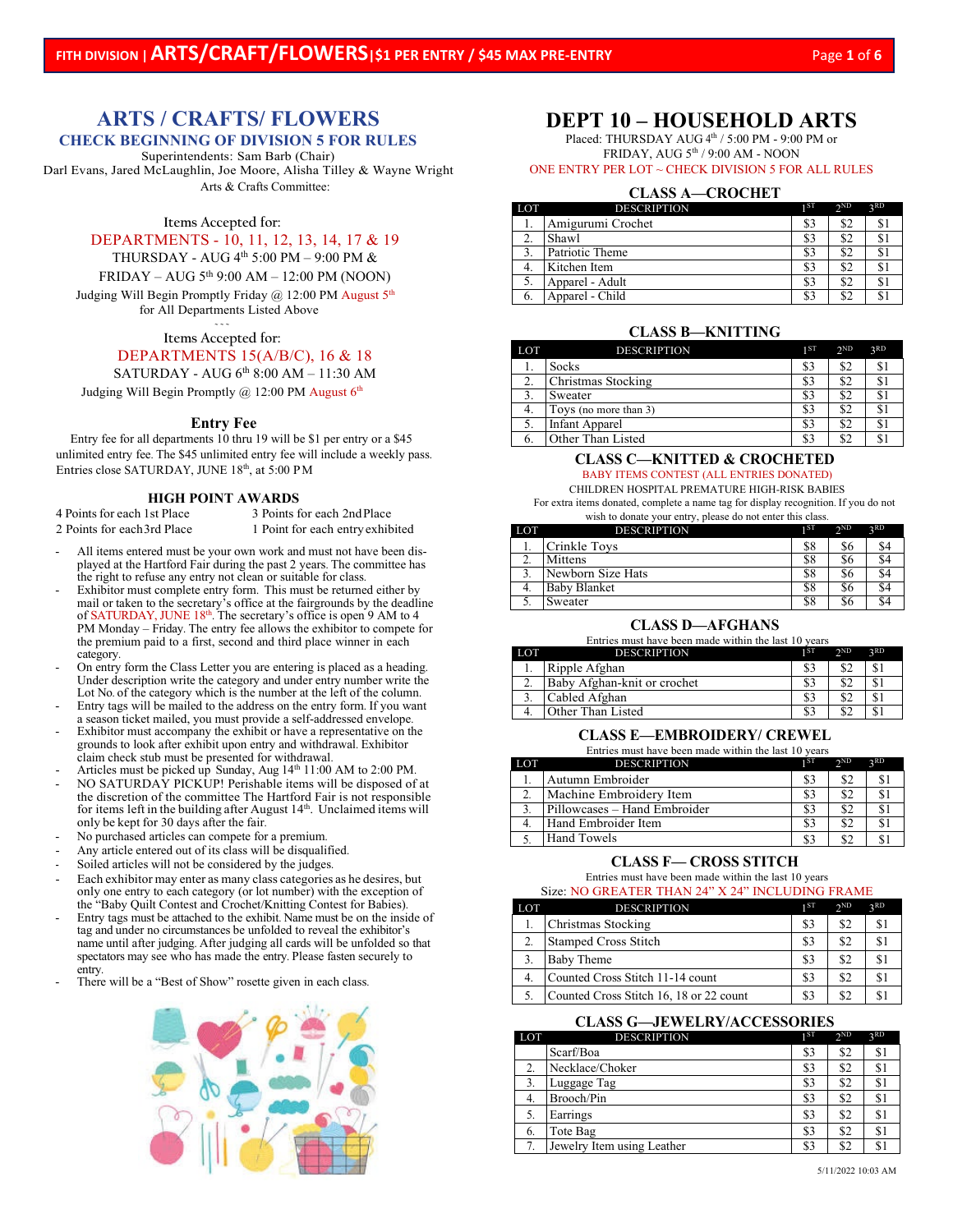IH be

## **CLASS H – PILLOWS/TABLE RUNNERS**

| LOT | <b>DESCRIPTION</b>    | 1 ST | $\gamma$ <sub>ND</sub> | 2RD               |
|-----|-----------------------|------|------------------------|-------------------|
| ı.  | <b>Ouilted Pillow</b> | \$3  | \$2                    | ¢<br>Φ.           |
| ٠.  | Shirt Pillow          | \$3  | \$2                    | $\triangle$<br>Φ. |
| J.  | Table Runner          | \$3  | \$2                    | $\triangle$<br>ФJ |
| т.  | Placemat              | \$3  | ¢٦<br>۵Z               | D.                |

#### **CLASS I – PICTURES/WALLHANGINGS**

| LOT | <b>DESCRIPTION</b>                                        | 1ST | 2 <sub>ND</sub> | 2RD            |
|-----|-----------------------------------------------------------|-----|-----------------|----------------|
| I.  | Holiday Wall Hanging (No>18"x18"x18")                     | \$3 | \$2             | <sup>\$1</sup> |
| 2.  | Wall Hanging using Mirror (No>18"x18"x18")                | \$3 | \$2             | S1             |
| 3.  | Photo Collage Letter (No>18"x18"x18")                     | \$3 | \$2             | S1             |
| 4.  | Repurposed Pallet Wood Wall Hanging<br>(No > 18"x18"x18") | \$3 | \$2             | \$1            |
|     | Other Than Listed (No>18"x18"x18")                        | \$3 | \$2             |                |

#### **CLASS J – QUILTS**

Entries must have been made within the last 10 years

| LOT | <b>DESCRIPTION</b>               | 1 ST | 2 <sub>ND</sub> | 2RD |
|-----|----------------------------------|------|-----------------|-----|
| ı.  | Hand Pieced / Hand Quilted       | \$5  | \$4             | \$3 |
|     | Lap Ouilt                        | \$5  | \$4             | \$3 |
|     | Machine Pieced / Machine Quilted | \$5  | \$4             | \$3 |
| 4.  | Miniature Quilt (No>24"x24")     | \$5  | \$4             | \$3 |
|     | Other Than Listed                | \$5  | \$4             | \$3 |

#### **CLASS K – BABY QUILT CONTEST**

## BABY QUILTS CONTEST (ALL ENTRIES DONATED)

The Center for New Beginnings

Violence Shelter & Services



No Larger than 55"x 70" / Made with Washable Material. If you do not want to donate your quilt, **PLEASE DO NOT** enter this class.

| LOT            | <b>DESCRIPTION</b>               | 1 ST | 2 <sub>ND</sub> | 2RD |  |
|----------------|----------------------------------|------|-----------------|-----|--|
|                | Machine Pieced - Machine Quilted | S8   | \$6             | \$4 |  |
|                | Printed Panel-Machine Quilted    | S8   | \$6             | \$4 |  |
| 3.             | Machine Pieced-Hand Tied         | \$8  | \$6             | \$4 |  |
| $\overline{4}$ | Printed Panel-Hand Tied          | S8   | \$6             | \$4 |  |
|                | Other Than Listed-Baby Quilt     | \$8  |                 | \$4 |  |

## **CLASS L – OLD QUILTS/COVERLETS**

Article must be at least 50 years old and not exhibited at fair during past 2 years. Although we will handle with extreme care, Hartford Fair is NOT responsible for any damage to delicate fabrics.

| LOT      | <b>DESCRIPTION</b>          | 1 ST | $\gamma$ <sub>ND</sub> | 2RD |  |
|----------|-----------------------------|------|------------------------|-----|--|
|          | Pieced                      |      |                        |     |  |
| <u>.</u> | Other than listed-Old Quilt |      |                        |     |  |
|          | Oldest Dated Quilt Coverlet |      |                        |     |  |

## **CLASS M – HANDMADE TOYS**

Items to be no larger than 14"x14"x14"

| LOT | <b>DESCRIPTION</b>          | 1ST | 2 <sub>ND</sub> | 2RD |
|-----|-----------------------------|-----|-----------------|-----|
|     | Soft Sculpture              | \$3 | \$2             | \$1 |
|     | Fabric Children's Book      | \$3 | \$2             | S.  |
|     | Toy for a Pet               | S3  | \$2             | \$1 |
| 4.  | Toy made from Recycled Item | \$3 | \$2             | S)  |
|     | Wooden Toy                  | \$3 | \$2             | \$1 |
| 6.  | Toys from Nature            | \$3 | \$2             | \$1 |
|     | Other Than Listed           |     | \$2             | S.  |

#### **CLASS N – MACHINE SEWING** BRING ON A HANGER TO DISPLAY

| <b>LOT</b> | <b>DESCRIPTION</b>     | 1ST | 2 <sub>ND</sub> | 2RD |
|------------|------------------------|-----|-----------------|-----|
|            | Holiday Themed Item    | \$3 | \$2             | \$1 |
|            | Adult Clothing Item    | \$3 | \$2             |     |
|            | Child's Clothing Item  | \$3 | \$2             | \$1 |
| 4.         | Upcycled Clothing Item | \$3 | \$2             | \$1 |
|            | Apron                  | \$3 | \$2             | \$1 |
| 6.         | Sleepwear              | \$3 | \$2             | \$1 |
|            | Costume                | \$3 | \$2             |     |

# **DEPT 11 – HOBBY**

Placed: THURSDAY AUG.  $4<sup>th</sup> / 5:00$  PM – 9:00 PM or FRIDAY, AUG.  $5^{\text{th}}$  /  $9:00$  AM – NOON

ONE ENTRY PER LOT CHECK DIVISION 5 FOR ALL RULES

**CLASS A —HANDMADE ITEMS**

| LOT              | <b>DESCRIPTION</b>                                                  | $1^{ST}$         | $2^{ND}$        | 3 <sup>RD</sup> |
|------------------|---------------------------------------------------------------------|------------------|-----------------|-----------------|
| 1.               | Macrame Item $(1$ item) $(518"x 18"x 18")$                          | \$3              | \$2             | \$1             |
| $\overline{2}$ . | Decorated Milk Can                                                  | $\overline{\$3}$ | \$2             | \$1             |
| 3.               | Gift Wrapped Shirt Box (will be hung)                               | \$3              | $\overline{52}$ | \$1             |
| 4.               | Door Stop (<12"x 12" x 12")                                         | \$3              | $\overline{52}$ | \$1             |
| 5.               | Leather Wallet                                                      | \$3              | \$2             | \$1             |
| 6.               | Wood Burning Item (<12"x12"x 12")                                   | \$3              | \$2             | \$1             |
| 7.               | Decorative Flowerpot                                                | \$3              | \$2             | \$1             |
| 8.               | Polymer Clay Sculpture (No>14"tall)                                 | \$3              | \$2             | \$1             |
| 9.               | String Art Item $(514"x 14"x 14")$                                  | \$3              | \$2             | \$1             |
| 10.              | Item using Match Sticks (1 item) (<18"x 18" x 18")                  | \$3              | \$2             | \$1             |
| 11.              | Duct Tape Item $(1$ item) $(518"x 18"x 18")$                        | \$3              | \$2             | \$1             |
| 12.              | Book Folding Item                                                   | \$3              | \$2             | \$1             |
| 13.              | Paper Christmas Ornament                                            | \$3              | \$2             | \$1             |
| 14.              | Painting on Saw Blade (NO>24")                                      | \$3              | \$2             | \$1             |
| 15.              | Garden Markers                                                      | \$3              | \$2             | \$1             |
| 16.              | Handmade Greeting Card (1)                                          | \$3              | \$2             | \$1             |
| 17.              | Decorated Yard Stick                                                | \$3              | \$2             | \$1             |
| 18.              | Something New Out of Something Old<br>(must include picture of old) | \$3              | \$2             | \$1             |
| 19.              | Gourd Art (1)                                                       | \$3              | \$2             | \$1             |
| 20.              | Stained Glass (No >14"x14"x14")                                     | \$3              | \$2             | \$1             |
| 21.              | Item using wine corks ( $No > 14$ " $x14$ " $x14$ ")                | \$3              | \$2             | \$1             |
| 22.              | Soy Candle Item                                                     | \$3              | \$2             | \$1             |
| 23.              | Meatal Artwork                                                      | \$3              | \$2             | \$1             |
| 24.              | Glass Block Item                                                    | \$3              | \$2             | \$1             |
| 25.              | Mason Jar Art (Decorated &/or filled)                               | \$3              | \$2             | \$1             |
| 26.              | Wine Bottle Art (No >15"High; No >12"Diameter)                      | \$3              | $\overline{32}$ | $\overline{S1}$ |
| 27.              | Item Involving a Horseshoe                                          | \$3              | \$2             | \$1             |
| 28.              | Gift Bag                                                            | \$3              | $\overline{$}$  | $\overline{$1}$ |

#### **CLASS B—HANDMADE (13-18)** Person 13-18 years old by January 1<sup>st</sup> current year

| LOT | <b>DESCRIPTION</b>                 | 1 <sup>ST</sup> | 2 <sub>ND</sub> | 3RD |
|-----|------------------------------------|-----------------|-----------------|-----|
| 1.  | Item Made From Recycled Material   | \$3             | \$2             | \$1 |
| 2.  | Woodworking Item (No>18"x18"x"18") | \$3             | \$2             | \$1 |
| 3.  | Painted Rock                       | \$3             | \$2             | \$1 |
| 4.  | A Decorated Phone Case             | \$3             | \$2             | \$1 |
| 5.  | Duct Tape Clothing                 | \$3             | \$2             | \$1 |
| 6.  | Friendship Bracelet                | \$3             | \$2             | \$1 |
| 7.  | Stamped Friendship Card            | \$3             | \$2             | \$1 |
| 8.  | Paracord Item                      | \$3             | \$2             | \$1 |
| 9.  | Handmade Soap                      | \$3             | \$2             | \$1 |
| 10. | Tie Dye Shirt                      | \$3             | \$2             | \$1 |
| 11. | Origami                            | \$3             | \$2             | \$1 |
| 12. | Decorated Bird House               | \$3             | \$2             | S1  |

#### **CLASS C—HANDMADE (6-12)** Person **6-12 years old** by January 1<sup>st</sup> current year

| LOT              | <b>DESCRIPTION</b>                      | 1 <sup>ST</sup> | 2 <sub>ND</sub> | 3RD |
|------------------|-----------------------------------------|-----------------|-----------------|-----|
| 1.               | Lego House (No>12"x 12" x 12")          | \$3             | \$2             | \$1 |
| 2.               | Toilet Paper Roll Art                   | S3              | \$2             | \$1 |
| $\overline{3}$ . | Decorated Mud Pie (must include recipe) | \$3             | \$2             | \$1 |
| 4.               | String Art (No>12"x 12" x 12")          | \$3             | \$2             | \$1 |
| 5.               | Hand Made Christmas Ornament            | \$3             | \$2             | \$1 |
| 6.               | Tie Dye Shirt                           | \$3             | \$2             | \$1 |
| 7.               | Diamond Painting                        | \$3             | \$2             | \$1 |
| 8.               | Pinewood Derby Car                      | \$3             | \$2             | \$1 |
| 9.               | <b>Button Art</b>                       | \$3             | \$2             | \$1 |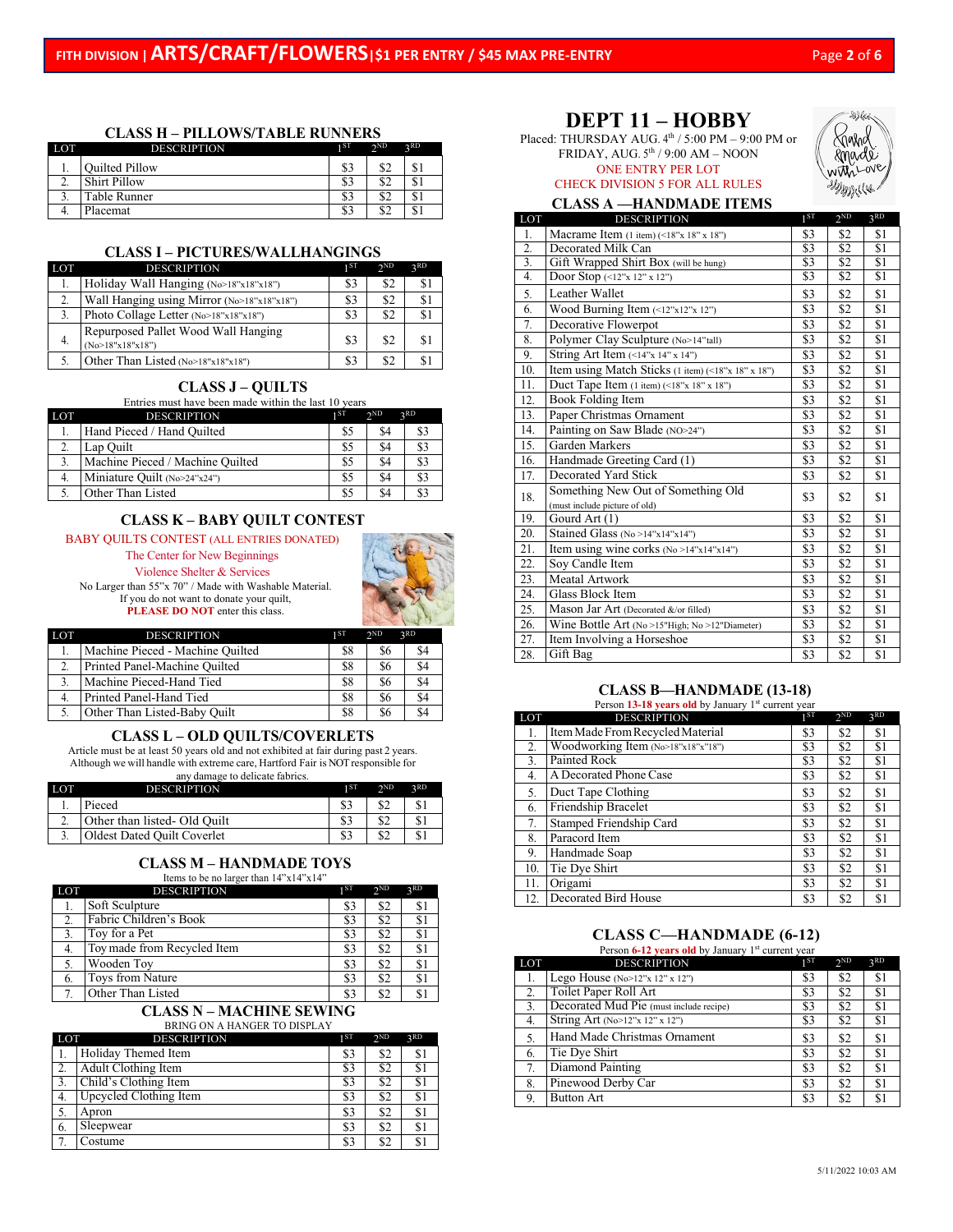## **CLASS D – HANDMADE**

Person 3-5 years old by January 1<sup>st</sup> of current year

| LOT | <b>DESCRIPTION</b>                      | 1ST | 2 <sub>ND</sub> | 2RD |
|-----|-----------------------------------------|-----|-----------------|-----|
|     | Decorated Mud Pie (Must Include Recipe) | \$3 | \$2             |     |
|     | Toilet Paper Roll Art                   | \$3 | \$2             |     |
|     | Salt Dough Item                         | 83  | \$2             |     |
| 4.  | <b>Button Craft</b>                     | 83  | \$2             |     |
|     | Handprint – Footprint Picture           |     | \$2             |     |

### **CLASS E – SPECIAL OCCASION**

| LOT | <b>DESCRIPTION</b>                           | 1 <sup>ST</sup> | 2ND | 3RD |
|-----|----------------------------------------------|-----------------|-----|-----|
|     | Christmas Tree Skirt                         | \$3             | \$2 | \$1 |
| 2.  | Christmas Wreath or Swag                     | \$3             | \$2 | \$1 |
| 3.  | Door Decoration                              | S3              | \$2 | \$1 |
| 4.  | Any Occasion Centerpiece                     | \$3             | \$2 | \$1 |
| 5.  | Easter Wreath                                | \$3             | \$2 | \$1 |
| 6.  | Halloween Decoration                         | \$3             | \$2 | \$1 |
| 7.  | Ornament Using any Medium                    | \$3             | \$2 | \$1 |
| 8.  | Paper Flower Wreath                          | \$3             | \$2 | \$1 |
| 9.  | Centerpiece Made from Natural Plant Material | \$3             | \$2 | \$1 |

#### **CLASS F – SCRAPBOOKING**  $M = 120 - 120 - 12$

| LOT | <b>DESCRIPTION</b>           | 1ST | 2 <sub>ND</sub> | 2RD |
|-----|------------------------------|-----|-----------------|-----|
|     | Hartford Fair                | \$3 | \$2             | \$1 |
|     | Celebrations                 | \$3 | \$2             | \$1 |
| 3.  | Family                       | \$3 | \$2             | \$1 |
| 4.  | Pets                         | \$3 | \$2             | \$1 |
| 5.  | Travel                       | \$3 | \$2             | \$1 |
| 6.  | <b>Sports</b>                | \$3 | \$2             | \$1 |
| 7.  | A Page from My Past/Ancestry | \$3 | \$2             | \$1 |

# **DEPT 12 – COLLECTIONS**

Placed: THURSDAY AUG. 4<sup>th</sup> / 5:00 PM – 9:00 PM or

FRIDAY, AUG. 5th / 9:00 AM – NOON

## ONE ENTRY PER LOT

Due to space limitations, collections must not exceed space 12"x24" wide. Please mark each piece on bottom with some type of identification.

#### **CLASS A —COLLECTIONS**

| <b>LOT</b> | <b>DESCRIPTION</b>                                  | 1ST | $2^{ND}$ | 2RD            |
|------------|-----------------------------------------------------|-----|----------|----------------|
| 1.         | $\overline{\text{Ad} \text{vertising}}$ (3-4 items) | \$3 | \$2      | \$1            |
| 2.         | Postcard (3-4 items)                                | \$3 | \$2      | \$1            |
| 3.         | Hartford Fair Memorabilia (3-4 items)               | \$3 | \$2      | S.             |
|            | Ohio State (4-6 items)                              | \$3 | \$2      | \$1            |
| 5.         | Bobbleheads (3-4 items)                             | \$3 | \$2      | \$1            |
| 6.         | Costume Jewelry (4-6 items)                         | \$3 | \$2      | <sup>\$1</sup> |
| 7.         | Santas (3-4 items)                                  | \$3 | \$2      |                |

## **CLASS B – COLLECTIONS**

Person 10 -17 Years Old as of January 1<sup>st</sup> of current year This collection must be something you have collected.

| <b>LOT</b> | <b>DESCRIPTION</b>                        | 1ST | 2 <sub>ND</sub> | 2RD |
|------------|-------------------------------------------|-----|-----------------|-----|
|            | Funko Pops (3-4 items)                    | \$3 | \$2             | \$1 |
|            | Rock/Gemstones (3-4 items)                | S3  |                 | \$1 |
|            | Animal – not stuffed $(3-4$ items)        | S3  |                 | \$1 |
|            | $\overline{\text{Model}}$ Car (3-4 items) | \$3 |                 | \$1 |
|            | Sports Memorabilia (3-4 items)            | S3  |                 | \$1 |

#### **CLASS C – COLLECTIONS**

Person 6 - 9 Years Old as of January 1<sup>st</sup> of current year<br>This collection must be something you have collected

|     | This collection must be something you have collected. |      |                 |     |
|-----|-------------------------------------------------------|------|-----------------|-----|
| LOT | <b>DESCRIPTION</b>                                    | 1 ST | 2 <sub>ND</sub> | 2RD |
|     | Toy Farm Machinery (3-4 items)                        | \$3  | \$2             | \$1 |
|     | Shopkins (3-4 items)                                  | \$3  | \$2             |     |
|     | Pop Its (3-4 items)                                   | \$3  | \$2             |     |

## **CLASS D – COLLECTIONS**

Person 3-5 Years Old as of January 1st of current year This collection must be something you have collected.

| LOT | -<br><b>DESCRIPTION</b> | 1 ST | $\gamma$ <sub>ND</sub> | 2RD |
|-----|-------------------------|------|------------------------|-----|
|     | Disney $(3-4$ items)    |      |                        | \$. |
| ۷.  | Blippi (4-6 items)      |      |                        | S I |
|     | Teddy Bears (3-4 items) |      |                        |     |

# **ART 13 – ART**

Placed: THURSDAY AUG.  $4<sup>th</sup> / 5:00$  PM – 9:00 PM or FRIDAY, AUG. 5th / 9:00 AM – NOON

ONE ENTRY PER LOT  $\sim$  CHECK DIVISION 5 FOR ALL RULES

#### **CLASS A —PHOTOGRAPHY Enlargements (5 x 7)**

 DO NOT frame any photo and DO NOT attach your entry tag to the back of photo. You will be provided with a clear plastic sleeve and a black background page when you bring your entries. Display instruction will be provided at the entry table. Entries not properly mounted may be disqualified. Name tabs must be folded over. There is no right or wrong as each individual may interpret the class title in a unique way. No works containing nudes or socially objectionable material may be entered.

| LOT              | <b>DESCRIPTION</b>          | 1 <sub>ST</sub> | 2 <sub>ND</sub> | 3RD |
|------------------|-----------------------------|-----------------|-----------------|-----|
|                  | Wicked Weather              | \$3             | \$2             | \$1 |
| $\overline{2}$ . | Architecture                | \$3             | \$2             | \$1 |
| 3.               | My Favorite Holiday         | \$3             | \$2             | \$1 |
| 4.               | Our Heroes/People Who Serve | \$3             | \$2             | \$1 |
| 5.               | Friday Night Lights         | \$3             | \$2             | \$1 |
| 6.               | School Spirit               | \$3             | \$2             | \$1 |
| 7.               | A Bugs Life                 | \$3             | \$2             | \$1 |
| 8.               | Colors of Fall              | \$3             | \$2             | \$1 |
| 9.               | Digital Enhancement         | \$3             | \$2             | \$1 |
| 10.              | A Day at the Hartford Fair  | \$3             | \$2             | \$1 |
| 11.              | Our Furry Friends           | \$3             | \$2             | \$1 |
| 12.              | View from Up High           | \$3             | \$2             | \$1 |
| 13.              | Vacation                    | \$3             | \$2             | \$1 |
| 14.              | Camping Life                | \$3             | \$2             | \$1 |
| 15.              | On the Farm                 | \$3             | \$2             | \$1 |

#### **CLASS B —PHOTOGRAPHY**

Person 18 years of age and under as of January 1<sup>st</sup> of current year. The same instruction as given for adult photography Class A will apply for children's classes. Classes will be judged by age group 6-12 and 13-18 yrs of age. Please submit age on back of entry ticket. If no age is marked, entry will be judged with 13-18 yr. old. If anyone under 18 yrs. desires to also enter an adult class he/she may do so.

| LOT                                                       | <b>DESCRIPTION</b> | 1 <sub>ST</sub> | 2 <sub>ND</sub> | 3RD |  |  |
|-----------------------------------------------------------|--------------------|-----------------|-----------------|-----|--|--|
| Ages $6-12$ as of January 1 <sup>st</sup> of current year |                    |                 |                 |     |  |  |
|                                                           | Pets               | \$3             | \$2             | \$1 |  |  |
| 2.                                                        | Family             | \$3             | \$2             | \$1 |  |  |
| 3.                                                        | Nature             | \$3             | \$2             | \$1 |  |  |
| 4.                                                        | Selfie             | \$3             | \$2             | \$1 |  |  |
| Ages 13 -18 as of January $1st$ of current year           |                    |                 |                 |     |  |  |
| 5.                                                        | At the Fair        | \$3             | \$2             | \$1 |  |  |
| 6.                                                        | Selfie             | \$3             | \$2             | \$1 |  |  |
| 7.                                                        | Day at the Beach   | \$3             | \$2             | \$1 |  |  |
| 8.                                                        | Action             | \$3             | \$2             | \$1 |  |  |



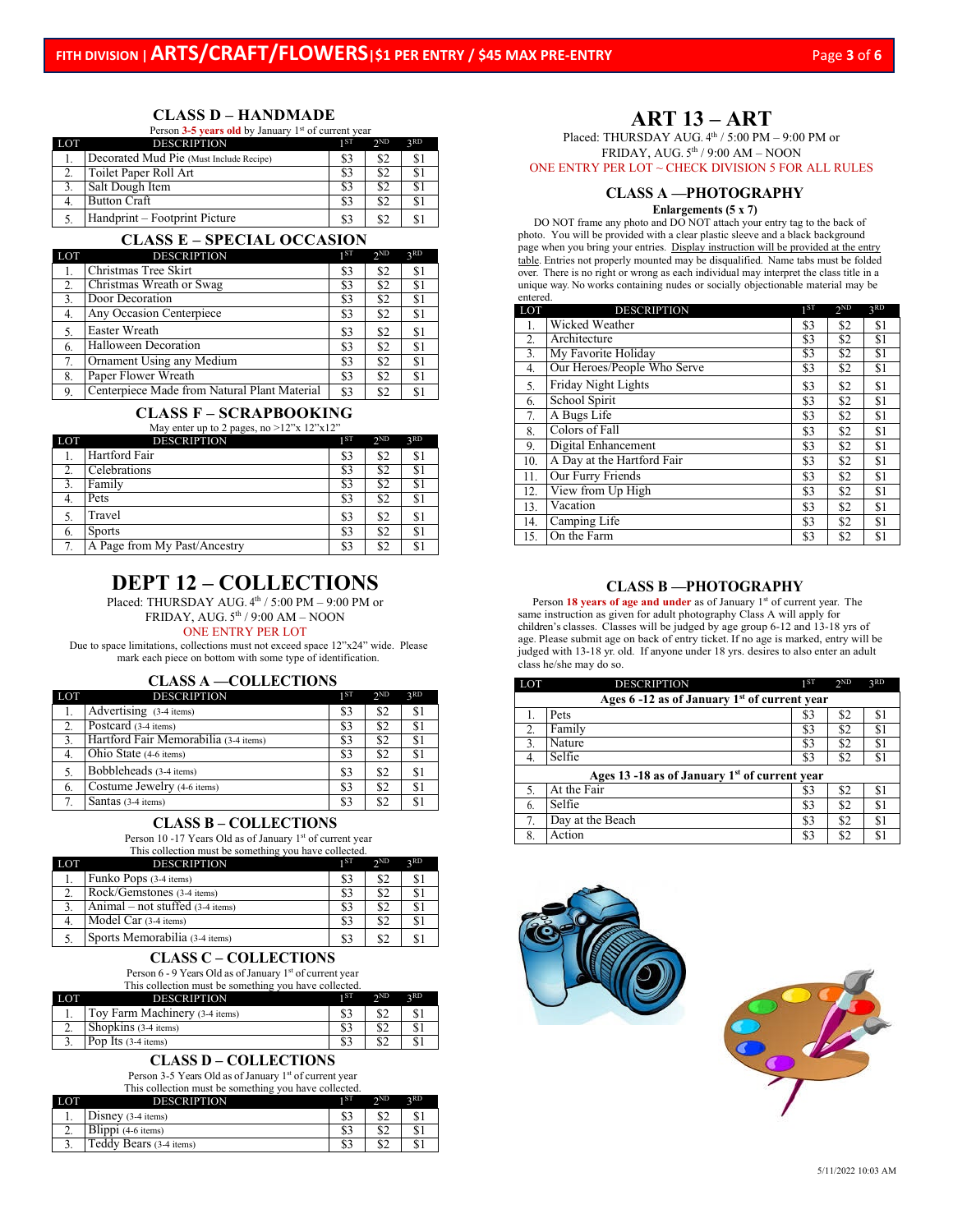## **CLASS C —PAINTINGS**

Placed: THURSDAY, AUG 4<sup>th</sup> /5:00 PM – 9:00 PM or FRIDAY,  $AUG 5<sup>th</sup> / 9:00 AM - NOON$ ONE ENTRY PER LOT – CHECK DIVISION 5 FOR ALL RULES Paintings and art must be framed with hanging device attached or exhibit may be disqualified and not displayed. Frames are not taken into consideration as criteria for judging. Paintings should be no > 18"x24".

| LOT                                                         | <b>DESCRIPTION</b>                       | 1 <sup>ST</sup>  | 2 <sub>ND</sub> | 3RD              |  |
|-------------------------------------------------------------|------------------------------------------|------------------|-----------------|------------------|--|
| Age 19 Plus – Pastels, Conte, Crayons, Markers, Brush & Ink |                                          |                  |                 |                  |  |
| 1.                                                          | Calligraphy                              | \$5              | \$4             | \$3              |  |
| $\overline{2}$                                              | <b>Beach Scene</b>                       | $\overline{\$5}$ | $\overline{S4}$ | \$3              |  |
| 3.                                                          | Single Subject                           | $\overline{\$5}$ | \$4             | \$3              |  |
| 4.                                                          | Seasons                                  | \$5              | \$4             | $\overline{\$3}$ |  |
| 5.                                                          | <b>Country Barns</b>                     | \$5              | \$4             | \$3              |  |
| 6.                                                          | Environment/Nature                       | \$5              | \$4             | \$3              |  |
|                                                             | <b>Print Making</b>                      |                  |                 |                  |  |
| 7.                                                          | Press Printed, Rubber Stamp, Lithography | \$5              | \$4             | \$3              |  |
| 8.                                                          | 3-D Art Piece - No Sculptures            | \$5              | \$4             | \$3              |  |
| 9.                                                          | Digital Art Piece - No Sculptures        | \$5              | \$4             | \$3              |  |
| Oil/Acrylic                                                 |                                          |                  |                 |                  |  |
| 10.                                                         | Rural Scene                              | \$5              | \$4             | \$3              |  |
| 11.                                                         | Triptych/Multi Panel                     | \$5              | \$4             | \$3              |  |
| 12.                                                         | Abstract                                 | \$5              | \$4             | \$3              |  |
|                                                             | <b>Watercolor or Gouache</b>             |                  |                 |                  |  |
| 13.                                                         | Environment/Nature                       | \$5              | \$4             | \$3              |  |
| 14.                                                         | View From Window                         | \$5              | \$4             | \$3              |  |
| 15.                                                         | Still Life                               | \$5              | \$4             | \$3              |  |
| 16.                                                         | The Fair                                 | \$5              | \$4             | \$3              |  |
| 17.                                                         | Rural Landscape                          | \$5              | \$4             | \$3              |  |
|                                                             | Pen, Pencil, Charcoal, Pastels           |                  |                 |                  |  |
| 18.                                                         | Rural Scene                              | \$5              | \$4             | \$3              |  |
| 19.                                                         | Calligraphy                              | \$5              | \$4             | \$3              |  |
| 20.                                                         | Landscape                                | \$5              | \$4             | \$3              |  |
| 21.                                                         | Animal Scene                             | \$5              | \$4             | \$3              |  |
| 22.                                                         | Portraits                                | \$5              | \$4             | \$3              |  |



## **CLASS D —PAINTINGS**

Persons under 18 yrs as of January 1st of current year. Classes will be judged by age group. Please submit age on back of entry ticket. Anyone under age 18 who wished to also compete in the adult category may do so. Rules for Class D are the same as rules for the adult class.

| LOT                                                      | <b>DESCRIPTION</b>            | 1ST | 2 <sub>ND</sub> | 3RD |  |  |
|----------------------------------------------------------|-------------------------------|-----|-----------------|-----|--|--|
| Ages 6 -10 as of January 1 <sup>st</sup> of current year |                               |     |                 |     |  |  |
| 1.                                                       | <b>Watercolor Painting</b>    | \$5 | \$4             | \$3 |  |  |
| 2.                                                       | Oil, Tempura or Acrylic       | \$5 | \$4             | \$3 |  |  |
| 3.                                                       | Pen/ Pencil/ Charcoal/ Crayon | \$5 | \$4             | \$3 |  |  |
| 4.                                                       | Oil, Pastel, Chalk            | \$5 | \$4             | \$3 |  |  |
| Ages 11 -14 as of January 1st of current year            |                               |     |                 |     |  |  |
| 5.                                                       | Watercolor                    | \$5 | \$4             | \$3 |  |  |
| 6.                                                       | Oil Tempera, Acrylic          | \$5 | \$4             | \$3 |  |  |
|                                                          | Pen/ Pencil/ Charcoal/ Crayon | \$5 | \$4             | \$3 |  |  |
| 8.                                                       | Oil, Pastel, Chalk            | \$5 | \$4             | \$3 |  |  |
| Ages 15 -18 as of January $1st$ of current year          |                               |     |                 |     |  |  |
| 9.                                                       | Watercolor                    | \$5 | \$4             | \$3 |  |  |
| 10.                                                      | Oil Tempera, Acrylic          | \$5 | \$4             | \$3 |  |  |
| 11.                                                      | Pen/ Pencil/ Charcoal/ Crayon | \$5 | \$4             | \$3 |  |  |
| 12.                                                      | Digital Art                   | \$5 | \$4             | \$3 |  |  |

## **DEPT 14 – ANTIQUES**

Placed: THURSDAY AUG.  $4<sup>th</sup> / 5:00 PM - 9:00 PM$  or

FRIDAY, AUG.  $5^{\text{th}}$  /  $9:00$  AM – NOON

#### ONE ENTRY PER LOT CHECK DIVISION 5 FOR ALL RULES

Judging will be done on the following basis: 1- Age; 2-Condition; 3-Value. All items must be 30 years old or older. Antiques are in closed cupboards and a guard will be on duty during the fair and building locked at night. Make sure name or entry number is on all items



## **CLASS A —ANTIQUE COLLECTIONS**

| LOT              | <b>DESCRIPTION</b>                           | 1 <sup>ST</sup> | $2^{ND}$ | 3 <sub>RD</sub> |
|------------------|----------------------------------------------|-----------------|----------|-----------------|
| 1.               | Beer Steins/Mugs (3-4 items)                 | \$3             | \$2      | \$1             |
| 2.               | Banks (3-4 items)                            | \$3             | \$2      | \$1             |
| $\overline{3}$ . | Marbles, (max exhibit size 18"x18")          | \$3             | \$2      | \$1             |
| 4.               | Toothpick Holders (3-4 items)                | \$3             | \$2      | \$1             |
| 5.               | Hunting Decoys (3-4 items)                   | \$3             | \$2      | \$1             |
| 6.               | Perfume Bottles (3-4 items)                  | \$3             | \$2      | \$1             |
| 7.               | Fountain Pens (3-4 items)                    | \$3             | \$2      | \$1             |
| 8.               | Rubber Ducks (3-4 items)                     | \$3             | \$2      | \$1             |
| 9.               | Tiny Spoons (4-6 items)                      | \$3             | \$2      | \$1             |
| 10.              | Medicine Bottles (3-4 items)                 | \$3             | \$2      | \$1             |
| 11.              | $\overline{\text{Tobacco Tins}}$ (3-4 items) | \$3             | \$2      | \$1             |
| 12.              | Back Scratchers (3-4 items)                  | \$3             | \$2      | \$1             |

## **CLASS B —MISCELLANEOUS ANTIQUES**

| Watch Item (Wrist, Pocket, Brooch)<br>\$2<br>\$3<br>\$1<br>1.<br>\$2<br>\$1<br>\$3<br>2.<br>Military Item (Other than Civil War)<br>$\overline{3}$ .<br>\$2<br>Ohio Item<br>\$3<br>\$1<br>Licking County Item<br>$\overline{S2}$<br>4.<br>\$3<br>\$1<br>Political Item (No buttons or newspapers)<br>\$2<br>5.<br>\$3<br>\$1<br>Cookie Jar (Under 14")<br>6.<br>\$2<br>\$1<br>\$3<br>Civil War Item<br>\$2<br>7.<br>\$3<br>\$1<br>Salt & Pepper Shakers<br>8.<br>\$2<br>\$3<br>\$1<br><b>Small Sewing Device</b><br>\$2<br>9.<br>\$3<br>\$1<br>Advertising Item<br>\$2<br>10.<br>\$1<br>\$3<br>Nutcracker<br>\$2<br>11.<br>\$1<br>\$3<br>Small Kitchen Utensil<br>$\overline{$}2$<br>\$1<br>12.<br>\$3<br>Small Hand Tool<br>\$2<br>13.<br>\$3<br>\$1<br>Antique Doll (Under 20")<br>\$2<br>\$1<br>14.<br>\$3<br>Mustache Cup<br>\$2<br>15.<br>\$1<br>\$3<br><b>Shaving Mug</b><br>\$2<br>\$1<br>16.<br>\$3<br>Powder Horn<br>\$2<br>17.<br>\$3<br>\$1<br>Paper Weight<br>\$2<br>18.<br>\$3<br>\$1<br>One Pair Cuff Links<br>\$2<br>$\overline{\$3}$<br>$\overline{S1}$<br>19.<br>Tobacco Pipe<br>\$2<br>\$1<br>20.<br>\$3<br>Cheese Slicer<br>\$2<br>21.<br>\$3<br>\$1<br>Cast Iron Doorstep<br>\$2<br>22.<br>\$3<br>\$1<br>Bookends (a pair)<br>\$2<br>23.<br>\$3<br>\$1<br>Award Ribbon<br>$\overline{32}$<br>\$3<br>\$1<br>24.<br>Tabletop Radio<br>25.<br>\$3<br>\$2<br>\$1<br>Pennant<br>\$2<br>\$1<br>26.<br>\$3<br><b>License Plate</b><br>$\overline{52}$<br>\$1<br>27.<br>\$3<br>Quart Oil Container<br>\$2<br>\$1<br>28.<br>\$3<br>\$2<br>Hood Ornament<br>\$3<br>\$1<br>29. | LOT              | <b>DESCRIPTION</b> | 1 <sup>ST</sup> | $2^{ND}$ | 3RD |
|-----------------------------------------------------------------------------------------------------------------------------------------------------------------------------------------------------------------------------------------------------------------------------------------------------------------------------------------------------------------------------------------------------------------------------------------------------------------------------------------------------------------------------------------------------------------------------------------------------------------------------------------------------------------------------------------------------------------------------------------------------------------------------------------------------------------------------------------------------------------------------------------------------------------------------------------------------------------------------------------------------------------------------------------------------------------------------------------------------------------------------------------------------------------------------------------------------------------------------------------------------------------------------------------------------------------------------------------------------------------------------------------------------------------------------------------------------------------------------------------------------------------------------------------------------------------------------------------|------------------|--------------------|-----------------|----------|-----|
|                                                                                                                                                                                                                                                                                                                                                                                                                                                                                                                                                                                                                                                                                                                                                                                                                                                                                                                                                                                                                                                                                                                                                                                                                                                                                                                                                                                                                                                                                                                                                                                         |                  |                    |                 |          |     |
|                                                                                                                                                                                                                                                                                                                                                                                                                                                                                                                                                                                                                                                                                                                                                                                                                                                                                                                                                                                                                                                                                                                                                                                                                                                                                                                                                                                                                                                                                                                                                                                         |                  |                    |                 |          |     |
|                                                                                                                                                                                                                                                                                                                                                                                                                                                                                                                                                                                                                                                                                                                                                                                                                                                                                                                                                                                                                                                                                                                                                                                                                                                                                                                                                                                                                                                                                                                                                                                         |                  |                    |                 |          |     |
|                                                                                                                                                                                                                                                                                                                                                                                                                                                                                                                                                                                                                                                                                                                                                                                                                                                                                                                                                                                                                                                                                                                                                                                                                                                                                                                                                                                                                                                                                                                                                                                         |                  |                    |                 |          |     |
|                                                                                                                                                                                                                                                                                                                                                                                                                                                                                                                                                                                                                                                                                                                                                                                                                                                                                                                                                                                                                                                                                                                                                                                                                                                                                                                                                                                                                                                                                                                                                                                         |                  |                    |                 |          |     |
|                                                                                                                                                                                                                                                                                                                                                                                                                                                                                                                                                                                                                                                                                                                                                                                                                                                                                                                                                                                                                                                                                                                                                                                                                                                                                                                                                                                                                                                                                                                                                                                         |                  |                    |                 |          |     |
|                                                                                                                                                                                                                                                                                                                                                                                                                                                                                                                                                                                                                                                                                                                                                                                                                                                                                                                                                                                                                                                                                                                                                                                                                                                                                                                                                                                                                                                                                                                                                                                         |                  |                    |                 |          |     |
|                                                                                                                                                                                                                                                                                                                                                                                                                                                                                                                                                                                                                                                                                                                                                                                                                                                                                                                                                                                                                                                                                                                                                                                                                                                                                                                                                                                                                                                                                                                                                                                         |                  |                    |                 |          |     |
|                                                                                                                                                                                                                                                                                                                                                                                                                                                                                                                                                                                                                                                                                                                                                                                                                                                                                                                                                                                                                                                                                                                                                                                                                                                                                                                                                                                                                                                                                                                                                                                         |                  |                    |                 |          |     |
|                                                                                                                                                                                                                                                                                                                                                                                                                                                                                                                                                                                                                                                                                                                                                                                                                                                                                                                                                                                                                                                                                                                                                                                                                                                                                                                                                                                                                                                                                                                                                                                         |                  |                    |                 |          |     |
|                                                                                                                                                                                                                                                                                                                                                                                                                                                                                                                                                                                                                                                                                                                                                                                                                                                                                                                                                                                                                                                                                                                                                                                                                                                                                                                                                                                                                                                                                                                                                                                         |                  |                    |                 |          |     |
|                                                                                                                                                                                                                                                                                                                                                                                                                                                                                                                                                                                                                                                                                                                                                                                                                                                                                                                                                                                                                                                                                                                                                                                                                                                                                                                                                                                                                                                                                                                                                                                         |                  |                    |                 |          |     |
|                                                                                                                                                                                                                                                                                                                                                                                                                                                                                                                                                                                                                                                                                                                                                                                                                                                                                                                                                                                                                                                                                                                                                                                                                                                                                                                                                                                                                                                                                                                                                                                         |                  |                    |                 |          |     |
|                                                                                                                                                                                                                                                                                                                                                                                                                                                                                                                                                                                                                                                                                                                                                                                                                                                                                                                                                                                                                                                                                                                                                                                                                                                                                                                                                                                                                                                                                                                                                                                         |                  |                    |                 |          |     |
|                                                                                                                                                                                                                                                                                                                                                                                                                                                                                                                                                                                                                                                                                                                                                                                                                                                                                                                                                                                                                                                                                                                                                                                                                                                                                                                                                                                                                                                                                                                                                                                         |                  |                    |                 |          |     |
|                                                                                                                                                                                                                                                                                                                                                                                                                                                                                                                                                                                                                                                                                                                                                                                                                                                                                                                                                                                                                                                                                                                                                                                                                                                                                                                                                                                                                                                                                                                                                                                         |                  |                    |                 |          |     |
|                                                                                                                                                                                                                                                                                                                                                                                                                                                                                                                                                                                                                                                                                                                                                                                                                                                                                                                                                                                                                                                                                                                                                                                                                                                                                                                                                                                                                                                                                                                                                                                         |                  |                    |                 |          |     |
|                                                                                                                                                                                                                                                                                                                                                                                                                                                                                                                                                                                                                                                                                                                                                                                                                                                                                                                                                                                                                                                                                                                                                                                                                                                                                                                                                                                                                                                                                                                                                                                         |                  |                    |                 |          |     |
|                                                                                                                                                                                                                                                                                                                                                                                                                                                                                                                                                                                                                                                                                                                                                                                                                                                                                                                                                                                                                                                                                                                                                                                                                                                                                                                                                                                                                                                                                                                                                                                         |                  |                    |                 |          |     |
|                                                                                                                                                                                                                                                                                                                                                                                                                                                                                                                                                                                                                                                                                                                                                                                                                                                                                                                                                                                                                                                                                                                                                                                                                                                                                                                                                                                                                                                                                                                                                                                         |                  |                    |                 |          |     |
|                                                                                                                                                                                                                                                                                                                                                                                                                                                                                                                                                                                                                                                                                                                                                                                                                                                                                                                                                                                                                                                                                                                                                                                                                                                                                                                                                                                                                                                                                                                                                                                         |                  |                    |                 |          |     |
|                                                                                                                                                                                                                                                                                                                                                                                                                                                                                                                                                                                                                                                                                                                                                                                                                                                                                                                                                                                                                                                                                                                                                                                                                                                                                                                                                                                                                                                                                                                                                                                         |                  |                    |                 |          |     |
|                                                                                                                                                                                                                                                                                                                                                                                                                                                                                                                                                                                                                                                                                                                                                                                                                                                                                                                                                                                                                                                                                                                                                                                                                                                                                                                                                                                                                                                                                                                                                                                         |                  |                    |                 |          |     |
|                                                                                                                                                                                                                                                                                                                                                                                                                                                                                                                                                                                                                                                                                                                                                                                                                                                                                                                                                                                                                                                                                                                                                                                                                                                                                                                                                                                                                                                                                                                                                                                         |                  |                    |                 |          |     |
|                                                                                                                                                                                                                                                                                                                                                                                                                                                                                                                                                                                                                                                                                                                                                                                                                                                                                                                                                                                                                                                                                                                                                                                                                                                                                                                                                                                                                                                                                                                                                                                         |                  |                    |                 |          |     |
|                                                                                                                                                                                                                                                                                                                                                                                                                                                                                                                                                                                                                                                                                                                                                                                                                                                                                                                                                                                                                                                                                                                                                                                                                                                                                                                                                                                                                                                                                                                                                                                         |                  |                    |                 |          |     |
|                                                                                                                                                                                                                                                                                                                                                                                                                                                                                                                                                                                                                                                                                                                                                                                                                                                                                                                                                                                                                                                                                                                                                                                                                                                                                                                                                                                                                                                                                                                                                                                         |                  |                    |                 |          |     |
|                                                                                                                                                                                                                                                                                                                                                                                                                                                                                                                                                                                                                                                                                                                                                                                                                                                                                                                                                                                                                                                                                                                                                                                                                                                                                                                                                                                                                                                                                                                                                                                         |                  |                    |                 |          |     |
|                                                                                                                                                                                                                                                                                                                                                                                                                                                                                                                                                                                                                                                                                                                                                                                                                                                                                                                                                                                                                                                                                                                                                                                                                                                                                                                                                                                                                                                                                                                                                                                         |                  |                    |                 |          |     |
|                                                                                                                                                                                                                                                                                                                                                                                                                                                                                                                                                                                                                                                                                                                                                                                                                                                                                                                                                                                                                                                                                                                                                                                                                                                                                                                                                                                                                                                                                                                                                                                         | $\overline{3}0.$ | Wind-Up Toy        | \$3             | \$2      | \$1 |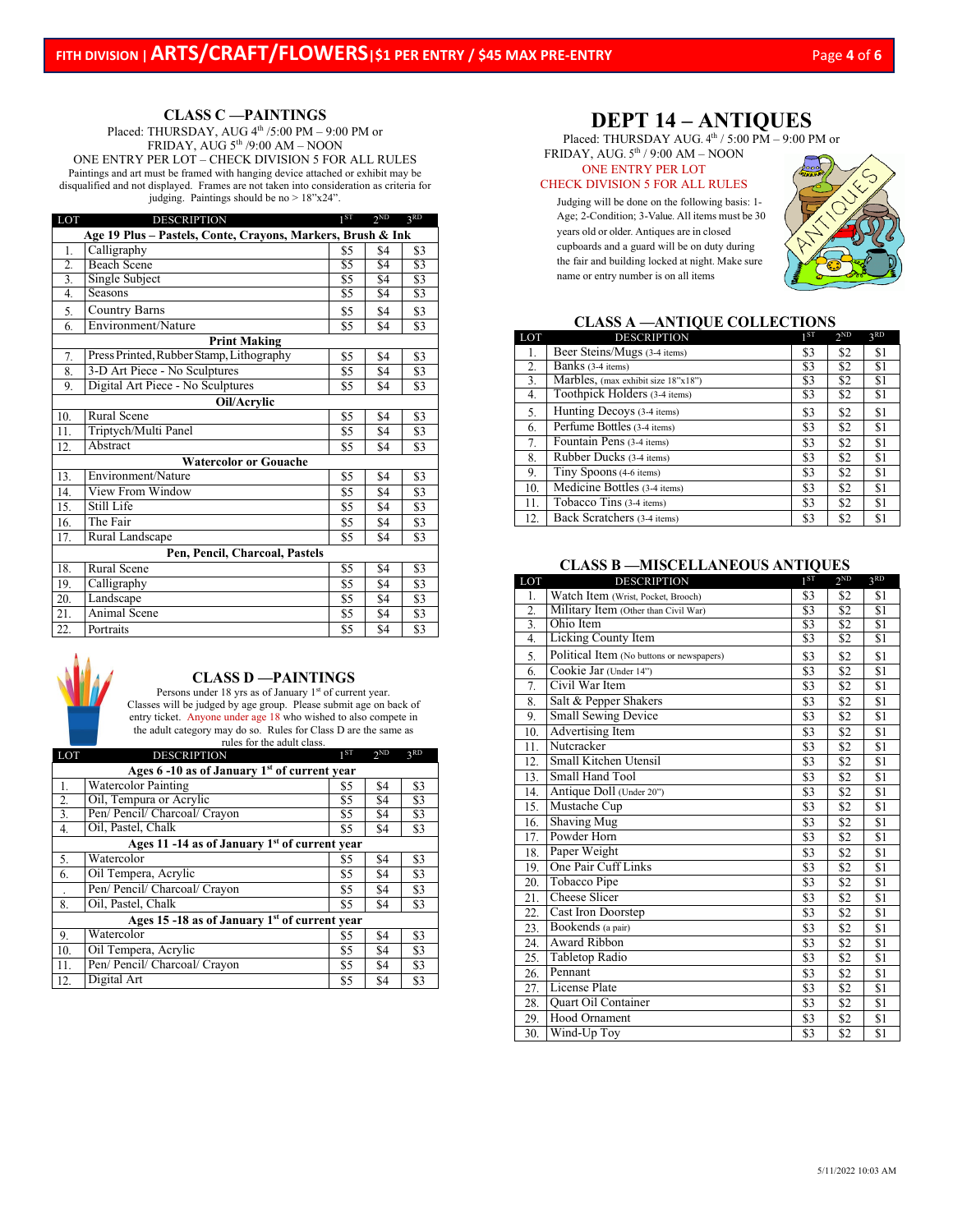# **DEPT 15 – FLOWERS**

Flower Display Rules ARRANGEMENTS MUST BE NO LARGER THAN 18" WIDE x 36" HIGH SATURDAY, AUG. 6th, 8:00 AM - 11:30 AM (CLASSES A-C) THURSDAY, AUG. 11<sup>th</sup> - In Place by 9:30 AM (CLASSES D-E)

#### ONE ENTRY PER LOT ~ CHECK DIVISION 5 FOR ALL RULES

- 1. Saturday's Flower Show (Classes A-C) judging will begin promptly at 12 NOON
- 2. Thursday's Flower Show (Classes E-F) judging will begin promptly at 10 AM.
- 3. Garden club members will enter as individual or as a club. If entered as individual, you can list garden club on ticket and the points will apply for sweepstakes award. DESIGNER CHOICE incorporating fresh flowers.
- 4. Accessories permitted in all classes but not required unless stated. No artificial plant material permitted unless stated.
- 5. Entry tags must be attached to the exhibit. Name must be on the inside fold of tag, and will under no circumstances be unfolded to reveal the exhibitor's name until after judging. After judging all cards will be unfolded so that spectators may see who has made the entry.
- 6. An exhibitor may make only one entry per lot in the Arrangements Division. An exhibitor may make more than one entry per class in the Horticulture Division provided each entry is a different variety. The variety name should be listed on the entry tag when possible so that the public may have the opportunity to learn the name of the specimen.
- 7. Exhibitors are responsible for their own exhibits.
- 8. Vehicle drop off of entries for Thursday show will be allowed until 9:30 AM only.
- 9. Building will be closed to all departments during judging. A one hour critique session will be held with the judge immediately after judging is complete.
- 10. All exhibits must be picked up on Sunday, August 14<sup>th</sup> from 11 AM to 2 PM. There will be NO Saturday Pick-Up. If the exhibitor cannot be present to pick them up in time, arrangements must be made to have them picked up by someone else. Exhibitor's stub must be presented.

## **CLASS A —POTTED PLANTS I**

SATURDAY, AUG. 6th, 8:00 AM - 11:30 AM (CLASSES A-C)

(Pots no larger than  $15"$ )

| LOT                                                                           | <b>DESCRIPTION</b>                              | 1 <sup>ST</sup> | 2 <sub>ND</sub> | 3RD            |  |
|-------------------------------------------------------------------------------|-------------------------------------------------|-----------------|-----------------|----------------|--|
| 1.                                                                            | Geraniums (one plant, any variety)              | \$3             | \$2             | \$1            |  |
| 2.                                                                            | One Begonia (any variety)                       | \$3             | \$2             | \$1            |  |
| 3.                                                                            | Hanging Non-Blooming Basket                     | \$3             | \$2             | \$1            |  |
| 4.                                                                            | Cactus (1 plant, any variety)                   | \$3             | \$2             | \$1            |  |
| 5.                                                                            | Cactus Garden (3 or more varieties)             | \$3             | \$2             | \$1            |  |
| 6.                                                                            | Plant in An Unusual Container                   | \$3             | \$2             | \$1            |  |
| 7.                                                                            | Strawberry Jar (any variety)                    | \$3             | \$2             | \$1            |  |
| 8.                                                                            | Potted Herb (1 or more plants, same /different) | \$3             | \$2             | \$1            |  |
| 9.                                                                            | Orchid (any variety, must be in bloom)          | \$3             | \$2             | \$1            |  |
| Potted Plants Youth Only Ages 6-18 as of January 1 <sup>st</sup> current year |                                                 |                 |                 |                |  |
| 10.                                                                           | Plant in unusual container                      | \$3             | \$2             | <sup>\$1</sup> |  |

## **CLASS B —ARTISTIC ARRANGEMENTS I**

SATURDAY, AUG. 6th, 8:00 AM - 11:30 AM (CLASSES A-C) OPEN TO NON-PROFESSIONALS

(Arrangements must be No> 18" wide x 36" high.)

Garden club members will enter as individual or as a club

| <b>LOT</b>       | <b>DESCRIPTION</b>                             | 1 ST | 2 <sub>ND</sub> | 3RD |  |
|------------------|------------------------------------------------|------|-----------------|-----|--|
|                  | Spring has Sprung (emphasizing texture)        | \$6  | \$5             | \$4 |  |
| 2.               | Memories - (using an antique container)        | \$6  | \$5             | \$4 |  |
| 3.               | Dance Around the Maypole (a spiral design)     | \$6  | \$5             | \$4 |  |
| 4.               | Falling Leaves (oranges & yellows predominate) | \$6  | \$5             | \$4 |  |
| 5.               | Winter's Silhouette (a line design)            | \$6  | \$5             | \$4 |  |
| <b>Kids Only</b> |                                                |      |                 |     |  |
| 6.               | Easter Egg Hunt (design in a basket)           | 86   | \$5             | \$4 |  |

## **CLASS C —HORTICULTURE I**

SATURDAY, AUG. 6<sup>th</sup>, 8:00 AM - 11:30 AM (CLASSES A-C) (Arrangements must be no larger than 18" wide x 36" high.) Specimens must be grown by exhibitor and displayed in clear glass with no foliage under water if possible. May use wedging to keep leaves above water.

| LOT               | <b>DESCRIPTION</b>                                                                                                | 1 <sup>ST</sup> | $2^{ND}$ | 3RD |  |
|-------------------|-------------------------------------------------------------------------------------------------------------------|-----------------|----------|-----|--|
| 1.                | Zinnia (Lg Flowered, 4 1/2" and over. One Bloom disbudded<br>back to stem with foliage not under water)           | \$3             | \$2      | \$1 |  |
| $\mathfrak{D}$    | Zinnia (Med Flowered, 2 1/2"-4 1/2" One Bloom<br>disbudded back to stem with foliage not under water)             | \$3             | \$2      | \$1 |  |
| 3.                | Zinnia (Sm Flowered, 1 1/2" - 3" across, any variety 3 stems<br>per vase disbudded with foliage on stem)          | \$3             | \$2      | \$1 |  |
| $\overline{4}$    | Cleome & Bear Breeches - (1 stem miniature design<br>no taller than 6")                                           | \$3             | \$2      | \$1 |  |
| 5.                | Snapdragon (any variety, 1 spike)                                                                                 | \$3             | \$2      | \$1 |  |
| 6.                | Shasta Daisy (1 stem, 1 bloom)                                                                                    | \$3             | \$2      | \$1 |  |
| 7.                | Liatris (1 spike)                                                                                                 | \$3             | \$2      | \$1 |  |
| 8.                | Sunflower - any variety except giant (no larger<br>than 7" diameter foliage on stems not under water)             | \$3             | \$2      | \$1 |  |
| 9.                | Lycoris - Magic Lily (1 stem)                                                                                     | \$3             | \$2      | \$1 |  |
| 10.               | Hemerocallis (Daylily, any color, 1 stem.)                                                                        | \$3             | \$2      | \$1 |  |
| 11.               | Everlasting (1 stem)                                                                                              | \$3             | \$2      | \$1 |  |
| 12.               | Sedum (1 Spray/Stem)                                                                                              | \$3             | \$2      | \$1 |  |
| $\overline{13}$ . | Stella De Oro Daylily (1 stem)                                                                                    | \$3             | \$2      | \$1 |  |
| 14.               | Cosmos (3 blooms with 3 separate stems)                                                                           | \$3             | \$2      | \$1 |  |
| 15.               | Echinacea (1 bloom, 1 stem)                                                                                       | \$3             | \$2      | \$1 |  |
| 16.               | Rudbeckia "Goldsturm" (1 stem)                                                                                    | \$3             | \$2      | \$1 |  |
| 17.               | Blanket Flower (Gaillardia) (1 stem Disbudded<br>with Foliage)                                                    | \$3             | \$2      | \$1 |  |
| 18.               | Salvia (any color, 3 stem)                                                                                        | \$3             | \$2      | \$1 |  |
| 19.               | Short Grasses (3 stems of named variety NO Taller<br>than 24")                                                    | \$3             | \$2      | \$1 |  |
| 20.               | Bear. Grass (3 stems of named variety NO Taller<br>than 34")                                                      | \$3             | \$2      | \$1 |  |
| 21.               | Hydrangeas - Pink (1 stem, 1 bloom with foliage<br>$no > 20$ ")                                                   | \$3             | \$2      | \$1 |  |
| 22.               | Hydrangeas - Blue (1 stem, 1 bloom with foliage no>20")                                                           | \$3             | \$2      | \$1 |  |
| 23.               | Hydrangeas - White or Green (1 stem, 1)<br>bloom with foliage. >20")                                              | \$3             | \$2      | \$1 |  |
| 24.               | "JUDY MCDAVID MEMORIAL" Mass Arrangement<br>Featuring Lilies & White Pine<br>(No>18"x18"x18) \$25 Special Premium | \$3             | \$2      | \$1 |  |
| 25.               | Garden Phlox (1 stem, any color)                                                                                  | \$3             | \$2      | \$1 |  |
| 26.               | Coreopsis (single stem, any color)                                                                                | \$3             | \$2      | \$1 |  |
| 27.               | Artemesia (1 spay)                                                                                                | \$3             | \$2      | \$1 |  |
| 28.               | Lavender (1 stem)                                                                                                 | \$3             | \$2      | \$1 |  |
| 29.               | Yarrow (1 stem)                                                                                                   | \$3             | \$2      | \$1 |  |
| 30.               | Globe-Thistle (1 stem)                                                                                            | \$3             | \$2      | \$1 |  |
|                   | Open to youth ONLY ages $6-18$ as of January 1 <sup>st</sup> of current year                                      |                 |          |     |  |
| 31.               | Zinnia (Flowered 2" and over, 3 Stems same color must be<br>disbudded with foliage not under Water)               | \$3             | \$2      | \$1 |  |
| 32.               | Large Marigold (1 stem, disbudded)                                                                                | \$3             | \$2      | \$1 |  |
| 33.               | Dianthus (2 stems any color)                                                                                      | \$3             | \$2      | \$1 |  |

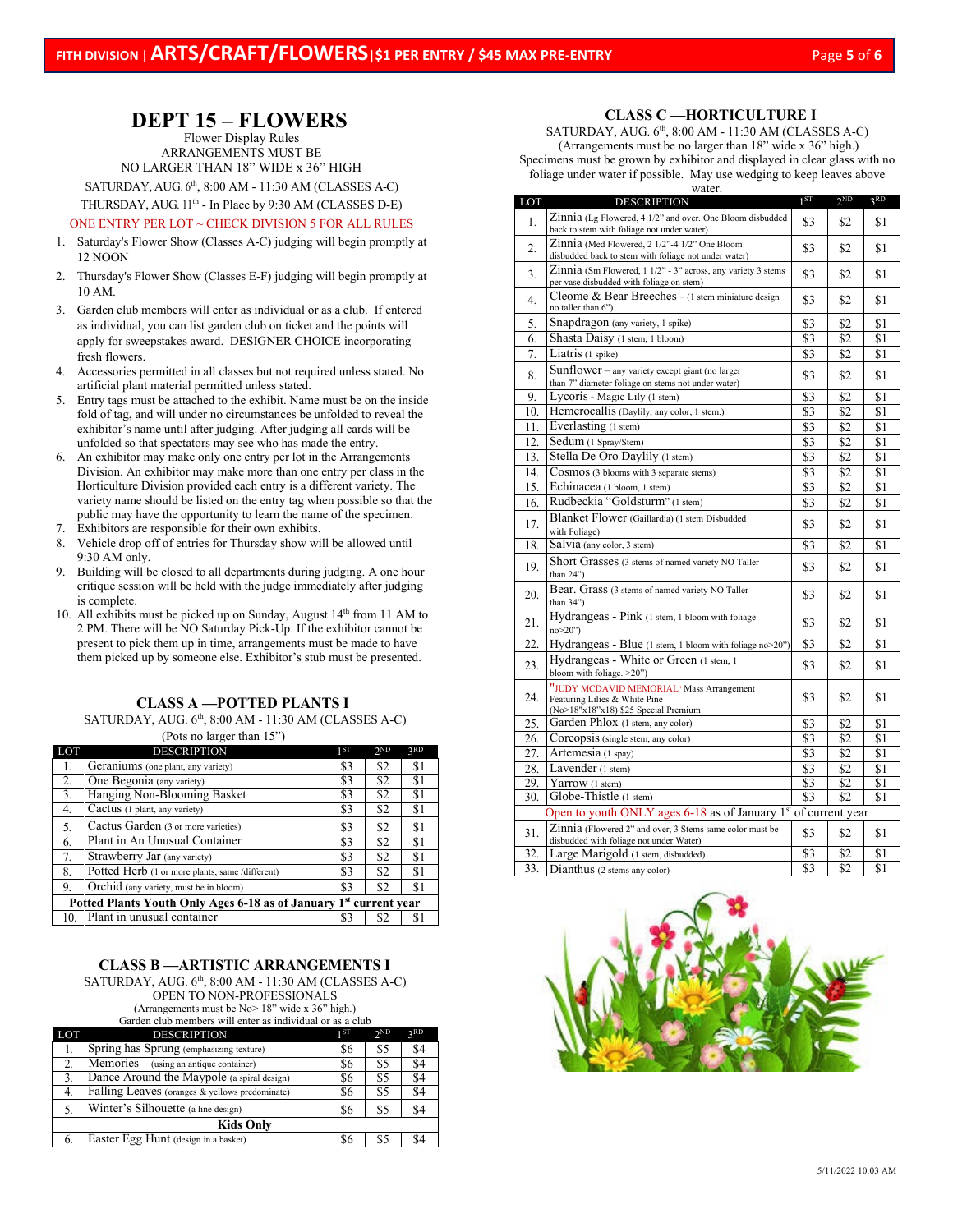## **CLASS D —POTTED PLANTS II**

**(Pots no larger than 15")** THURSDAY, AUG. 11<sup>th</sup> In Place By 9:30 (CLASSES D-F) ONE ENTRY PER LOT – CHECK DEPT. 15 FOR ALL RULES



| LOT                                                                           | <b>DESCRIPTION</b>                           | 1 <sub>ST</sub> | 2ND | 3RD |  |
|-------------------------------------------------------------------------------|----------------------------------------------|-----------------|-----|-----|--|
| 1.                                                                            | African Violet (single crown, any variety)   | \$3             | \$2 | \$1 |  |
| 2.                                                                            | Indoor Planter (min. of 3 plants)            | \$3             | \$2 | \$1 |  |
| 3.                                                                            | <b>Blooming Hanging Basket</b>               | \$3             | \$2 | \$1 |  |
| 4.                                                                            | Hanging Vining Plant (1 plant, 1 variety)    | \$3             | \$2 | \$1 |  |
| 5.                                                                            | Succulent other than cactus (1 plant)        | \$3             | \$2 | \$1 |  |
| 6.                                                                            | Succulent Garden (3 or more varieties)       | \$3             | \$2 | \$1 |  |
| 7.                                                                            | Most Unusual House Plant                     | \$3             | \$2 | \$1 |  |
| 8.                                                                            | Other Than Listed Blooming Plant             | \$3             | \$2 | \$1 |  |
| 9.                                                                            | Any Other Foliage Plant (1 variety, 1 plant) | \$3             | \$2 | \$1 |  |
| 10.                                                                           | Mandevilla Vine (Must be in bloom)           | \$3             | \$2 | \$1 |  |
| 11.                                                                           | Croton Plant                                 | \$3             | \$2 | \$1 |  |
| Potted Plants Youth Only Ages 6-18 as of January 1 <sup>st</sup> current year |                                              |                 |     |     |  |
| 12.                                                                           | Any Hanging Plant                            | \$3             | \$2 | S.  |  |

## **CLASS E —ARTISTIC ARRANGEMENTS II**

THURSDAY, AUG. 11<sup>th</sup>, In Place By 9:30 (CLASSES D-F) OPEN TO NON-PROFESSIONALS

(Arrangements must be no > 36" high x 18" wide) Garden club members will enter as individual or as a club.

|                  | маниентения преписыв усигениет двугили спидентал детапл. |     |                 |     |  |  |
|------------------|----------------------------------------------------------|-----|-----------------|-----|--|--|
| <b>LOT</b>       | <b>DESCRIPTION</b>                                       | 1ST | 2 <sub>ND</sub> | 2RD |  |  |
| 1.               | I see a Parade (a synergistic design)                    | \$6 | \$5             | \$4 |  |  |
| 2.               | Fireworks (luminary design)                              | S6  | \$5             | \$4 |  |  |
|                  | Class Reunion (sculptural design)                        | \$6 | \$5             | \$4 |  |  |
| 4.               | Something Old, Something New (reflective design)         | \$6 | \$5             | \$4 |  |  |
| 5.               | Rollercoaster Ride (reverse diagonal design)             | \$6 | \$5             | \$4 |  |  |
| <b>Kids Only</b> |                                                          |     |                 |     |  |  |
|                  | The County Fair (construction design)                    | 86  | \$5             |     |  |  |

## **CLASS F — HORTICULTURE II**

THURSDAY, AUG. 12<sup>th</sup> / In Place By 9:30 (CLASSES D-F)

| Specimens must be displayed in clear glass with no foliage underwater if possible. |                                                                                 |                 |     |     |  |
|------------------------------------------------------------------------------------|---------------------------------------------------------------------------------|-----------------|-----|-----|--|
| LOT                                                                                | <b>DESCRIPTION</b>                                                              | 1 <sub>ST</sub> | 2ND | 3RD |  |
| 1.                                                                                 | Mexican Hat Flower (Ratibida) (one stem disbudded<br>with foliage)              | \$3             | \$2 | \$1 |  |
| 2.                                                                                 | Celosia (plumed, 1 spike with foliage)                                          | \$3             | \$2 | \$1 |  |
| 3.                                                                                 | Dahlia (small, 1 variety, 1 bloom under 6", one stem<br>disbudded with foliage) | \$3             | \$2 | \$1 |  |
| 4.                                                                                 | Dahlia (med, 1 variety, 1 bloom 3- 6", one stem disbudded<br>with foliage)      | \$3             | \$2 | \$1 |  |
| 5.                                                                                 | Dahlia (lg, 1 variety, 1 bloom, over 6" one stem disbudded with<br>foliage)     | \$3             | \$2 | \$1 |  |
| 6.                                                                                 | Gladiolus (1 spike)                                                             | \$3             | \$2 | \$1 |  |
| 7.                                                                                 | Marigold (dwarf, 1 spray disbudded with foliage)                                | \$3             | \$2 | \$1 |  |
| 8.                                                                                 | French Marigold (1 bloom)                                                       | \$3             | \$2 | \$1 |  |
| 9.                                                                                 | Rose (hybrid tea, any variety, 1 bloom, disbudded)                              | \$3             | \$2 | \$1 |  |
| 10.                                                                                | Knock Out Rose (1 stem)                                                         | \$3             | \$2 | \$1 |  |
| 11.                                                                                | Miniature Rose (1 spray, Not disbudded)                                         | \$3             | \$2 | \$1 |  |
| 12.                                                                                | Rose (miniature,1 bloom on stem with foliage)                                   | \$3             | \$2 | \$1 |  |
| 13.                                                                                | Petunia (any variety, 1 stem)                                                   | \$3             | \$2 | \$1 |  |
| 14.                                                                                | Coleus (1 stem)                                                                 | \$3             | \$2 | \$1 |  |
| 15.                                                                                | Caladium Leaves (any variety, named, 1 stems)                                   | \$3             | \$2 | \$1 |  |
| 16.                                                                                | Hosta (sm leaved named var, width $\leq$ 3", 1 leaf)                            | \$3             | \$2 | \$1 |  |
| 17.                                                                                | Hosta (med leaved named var, over 3" under 5", 1 stem)                          | \$3             | \$2 | \$1 |  |
| 18.                                                                                | Hosta (large leaved named var, over 5", 1 stem)                                 | \$3             | \$2 | \$1 |  |
| 19.                                                                                | Parsley (1 stem)                                                                | \$3             | \$2 | \$1 |  |
| 20.                                                                                | Sage (1 stem)                                                                   | \$3             | \$2 | \$1 |  |
| 21.                                                                                | Russian Sage (1 spray)                                                          | \$3             | \$2 | \$1 |  |
| 22.                                                                                | Mint                                                                            | \$3             | \$2 | \$1 |  |
| 23.                                                                                | Flowering Dill                                                                  | \$3             | \$2 | \$1 |  |
| 24.                                                                                | Thyme                                                                           | \$3             | \$2 | \$1 |  |
| 25.                                                                                | Basil                                                                           | \$3             | \$2 | \$1 |  |

| 26.                                                                         | Geranium, 1 bloom                                                                                                         | \$3 | \$2 | \$1 |  |
|-----------------------------------------------------------------------------|---------------------------------------------------------------------------------------------------------------------------|-----|-----|-----|--|
| 27.                                                                         | Butterfly Bush (1 stem with leaves)                                                                                       | \$3 | \$2 | \$1 |  |
| 28.                                                                         | Bee Balm, 1 stem, any color                                                                                               | \$3 | \$2 | \$1 |  |
| 29.                                                                         | Obedience (1 stem, 1 cluster)                                                                                             | \$3 | \$2 | \$1 |  |
| <b>Challenge Class</b>                                                      |                                                                                                                           |     |     |     |  |
| 30.                                                                         | "JUDY MCDAVID MEMORIAL" - Mass Arrangement<br>Featuring Geraniums & Box Woods (No<br>>18"x18"x18"<br>\$25 Special Premium | \$3 | \$2 | \$1 |  |
| Open to youth only ages 6-18 as of January 1 <sup>st</sup> of current year. |                                                                                                                           |     |     |     |  |
| 31.                                                                         | Marigold (1 stem youth 6-18)                                                                                              | S3  | \$2 | \$1 |  |
| 32.                                                                         | Petunia (single variety, not wave, 1 stem, youth 6-18)                                                                    | \$3 | \$2 | \$1 |  |
| 33.                                                                         | Dahlia (any size, 1 stem, dis budded, youth 6-18)                                                                         | \$3 | \$2 | \$1 |  |

#### Sweepstakes Award

 All garden clubs are eligible. Print your name and garden club on your entry tag that is attached to your item(s). A permanent plaque will be displayed with each year's sweepstakes winner.

1st Place Premium - \$25 \* 2nd Place Premium - \$15 Premium sponsored by: **Co-Alliance Propane & Liquid Fuels**

| 1st Place 4 Points  |  |
|---------------------|--|
|                     |  |
| 3rd Place 2. Points |  |
|                     |  |

| <b>HIGH POINT WINNER SPONSORS &amp; SPECIAL AWARDS</b> |
|--------------------------------------------------------|
| <b>BY DEPARTMENT FOR SIXTH DIVISION -</b>              |
| <b>ARTS/CRAFTS/FLOWERS</b>                             |
| Dept. 10 - Household Arts - \$25 Special Premium       |
| <b>Evans Hillside Farm</b>                             |
| Dept. 11 - Hobby - \$25 Special Premium                |
| <b>Karen Debolt</b>                                    |
| Dept. 12 - Collections - \$25 Special Premium          |
| <b>Karen Debolt</b>                                    |
| Dept. 13 - Photography - \$20 Special Premium          |
| Class A & B - Karen Keller Photography                 |
| Class C & D - Karen Keller Photography                 |
| Dept. 14 - Antiques - \$25 Special Premium             |
| <b>Legend Hills Orchard</b>                            |
| Dept. 15 - Flowers - \$25 Special Premium              |
| <b>Baker's Acres</b>                                   |
| Dept. 15 - Flowers - \$25 Special Premium              |
| Class C (24) - Judy McDavid Memorial                   |
| Class F (30) - Judy McDavid Memorial                   |
| Dept. 15 - Flowers - Sweepstakes Award - Garden Clubs  |
| - Co-Alliance Propane & Liquid Fuels                   |
| 1 <sup>st</sup> Place - \$25 Special Premium           |
| 2 <sup>nd</sup> Place - \$15 Special Premium           |

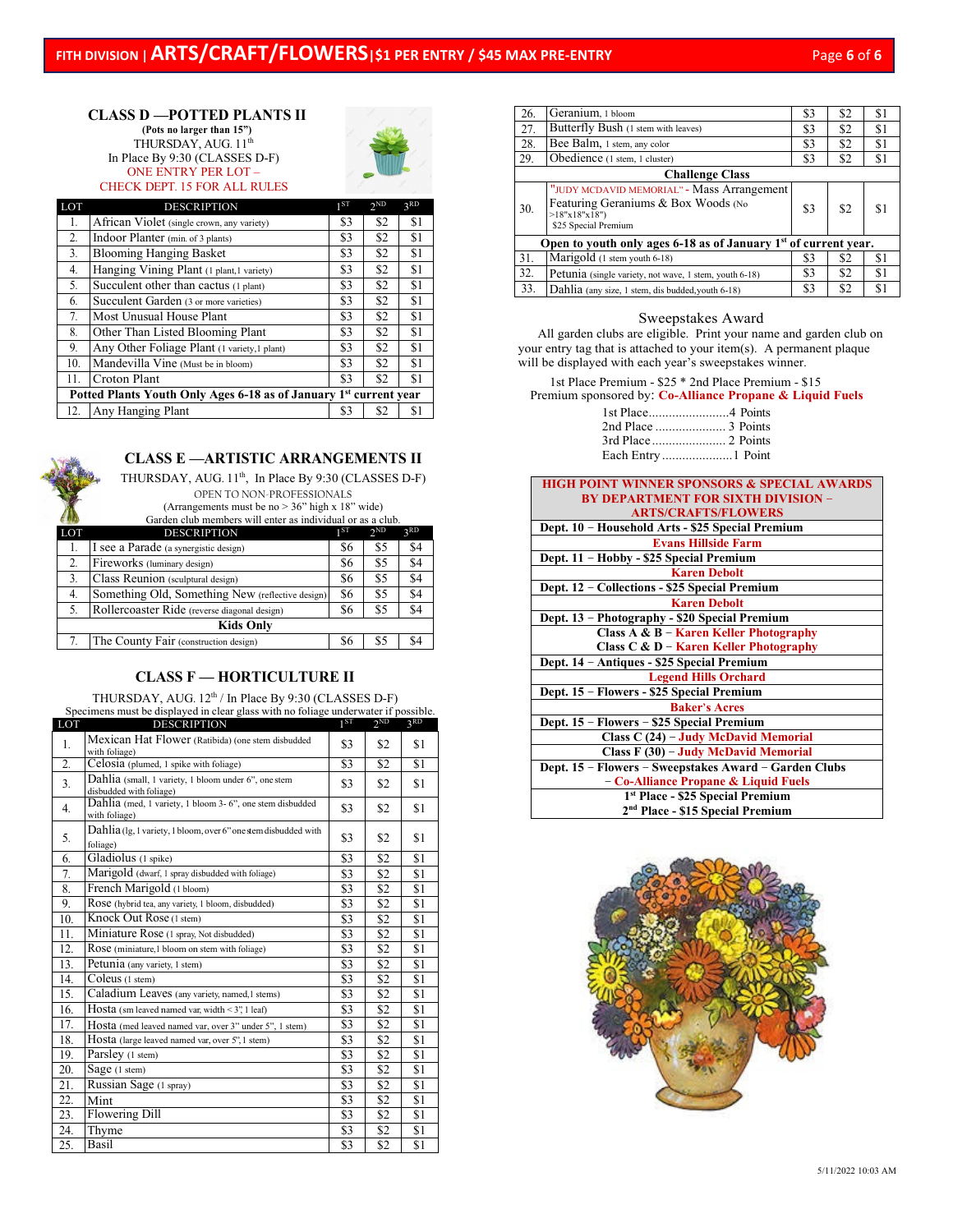# **VEGETABLES/FRUITS/CANNING/ BAKING/CANDY/MISCELLEANOUS**

Superintendents: Sam Barb (Chair) Darl Evans, Jared McLaughlin, Joe Moore, Alisha Tilley Arts & Crafts Committee:

**Items Accepted for:**

DEPARTMENTS - 10, 11, 12, 13, 14, 17 & 19

THURSDAY - AUG 4th 5:00 PM – 9:00 PM &

FRIDAY – AUG 5th 9:00 AM – 12:00 PM (NOON)

Judging Will Begin Promptly Saturday  $\omega$  12:00 PM August 6<sup>th</sup> for All Departments Listed Above

> **~ ~ ~ Items Accepted for:**

#### DEPARTMENTS 15(A/B/C/D), 16 & 18

SATURDAY - AUG 6th 8:00 AM - 11:30 AM

Judging Will Begin Promptly  $\omega$  12:00 PM August 6<sup>th</sup>

#### **Entry Fee**

Entry fee for all departments 10 thru 19 will be \$1 per entry or a \$45 unlimited entry fee. The \$45 unlimited entry fee will include a weekly pass. Entries close SATURDAY, JUNE 18th, at 5:00 PM

# **HIGH POINT AWARDS**<br>4 Points for each 1st Place 3 Points for

3 Points for each 2nd Place 2 Points for each 3rd Place 1 Point for each entry exhibited

- All items entered must be your own work and must not have been displayed at the Hartford Fair during the past 2 years. The committee has the right to refuse any entry not clean or suitable for class.
- Exhibitor must complete entry form. This must be returned either by mail or taken to the secretary's office at the fairgrounds by the deadline of SATURDAY, JUNE 18<sup>th</sup>. The secretary's office is open 9 AM to 4 PM Monday – Friday. The entry fee allows the exhibitor to compete for the premium paid to a first, second and third place winner in each category.
- On entry form the Class Letter you are entering is placed as a heading. Under description write the category and under entry number write the Lot No. of the category which is the number at the left of the column.
- Entry tags will be mailed to the address on the entry form. If you want a season ticket mailed, you must provide a self-addressed envelope.
- Exhibitor must accompany the exhibit or have a representative on the grounds to look after exhibit upon entry and withdrawal. Exhibitor claim check stub must be presented for withdrawal.
- Articles must be picked up Sunday, Aug 14<sup>th</sup> 11:00 AM to 2:00 PM. - NO SATURDAY PICKUP! Perishable items will be disposed of at the discretion of the committee The Hartford Fair is not responsible for items left in the building after August 14<sup>th</sup>. Unclaimed items will only be kept for 30 days after the fair.
- No purchased articles can compete for a premium.
- Any article entered out of its class will be disqualified.
- Soiled articles will not be considered by the judges.
- Each exhibitor may enter as many class categories as he desires, but only one entry to each category (or lot number) with the exception of the "Baby Quilt Contest and Crochet/Knitting Contest for Babies).
- Entry tags must be attached to the exhibit. Name must be on the inside of tag and under no circumstances be unfolded to reveal the exhibitor's name until after judging. After judging all cards will be unfolded so that spectators may see who has made the entry. Please fasten securely to entry.
- There will be a "Best of Show" rosette given in each class.



.

## **DEPT 16 – FRESH VEGETABLES**

SATURDAY, AUG 7th, 2020 / 8:00 AM - 11:30 AM ONE ENTRY PER LOT ~ CHECK DIVISION 5 FOR ALL RULES

#### **CLASS A—MISCELLANEOUS VEGETABLES**

| LOT               | <b>DESCRIPTION</b>                              | $1^{ST}$         | $2^{ND}$        | 3 <sup>RD</sup>  |
|-------------------|-------------------------------------------------|------------------|-----------------|------------------|
| 1.                | Onions, Green (6)                               | \$3              | \$2             | \$1              |
| 2.                | Onions, White (4)                               | \$3              | \$2             | \$Ī              |
| 3.                | Onions, Red (4)                                 | \$3              | \$2             | $\overline{\$1}$ |
| 4.                | Onions, Yellow (4)                              | \$3              | \$2             | \$1              |
| 5.                | Garlic (4)                                      | \$3              | \$2             | \$1              |
| 6.                | Horseradish (1)                                 | $\overline{\$3}$ | $\overline{S2}$ | $\overline{S1}$  |
| 7.                | Carrots (5)                                     | $\overline{\$3}$ | $\overline{S2}$ | $\overline{S1}$  |
| 8.                | Tomatoes, Red (5) (Piece of vine attached)      | $\overline{\$3}$ | $\overline{S2}$ | $\overline{S1}$  |
| 9.                | Tomatoes, Yellow (5) (Piece of vine attached)   | \$3              | \$2             | \$1              |
| 10.               | Tomatoes, Roma (5) (Piece of vine attached)     | \$3              | \$2             | \$1              |
| 11.               | Tomatoes, Red Cherry (15)                       | \$3              | \$2             | \$1              |
| $\overline{12}$ . | Tomatoes, Yellow Cherry (15)                    | $\overline{\$3}$ | \$2             | \$1              |
| 13.               | Zucchini Squash (1)                             | $\overline{\$3}$ | \$2             | $\overline{\$1}$ |
| 14.               | Butternut Squash (1)                            | \$3              | \$2             | \$1              |
| 15.               | Summer Squash (1)                               | \$3              | \$2             | \$1              |
| 16.               | Spaghetti Squash (1)                            | $\overline{\$3}$ | $\overline{S2}$ | $\overline{s}$ 1 |
| 17.               | Acorn Squash (1)                                | \$3              | \$2             | $\overline{s}$ 1 |
| 18.               | Egg Plant (1)                                   | \$3              | \$2             | \$1              |
| 19.               | Sweet Corn (3)                                  | \$3              | \$2             | \$1              |
| 20.               | Cabbage (1)                                     | $\overline{\$3}$ | $\overline{S2}$ | $\overline{s}$ 1 |
| $\overline{21}$ . | Green Peppers <sup>(3)</sup>                    | $\overline{\$3}$ | $\overline{32}$ | \$1              |
| 22.               | Sweet Bell Peppers Red/Yellow/Orange (3)        | \$3              | \$2             | $\overline{S1}$  |
| 23.               | Banana Peppers (4)                              | \$3              | \$2             | \$1              |
| 24.               | Chili Peppers (10)                              | $\overline{\$3}$ | $\overline{S2}$ | $\overline{S1}$  |
| 25.               | Jalapeno Peppers (5)                            | $\overline{\$3}$ | $\overline{S2}$ | $\overline{s}$ 1 |
| 26.               | Cucumbers, Green Slicers (2)                    | \$3              | \$2             | \$1              |
| 27.               | Cucumbers, Small Pickling (4)                   | \$3              | \$2             | \$1              |
| 28.               | Beets $(5)$                                     | $\overline{\$3}$ | $\overline{32}$ | $\overline{S1}$  |
| 29.               | Sweet Potatoes (3)                              | $\overline{\$3}$ | \$2             | $\overline{s}$ 1 |
| 30.               | Potatoes, White (5)                             | $\overline{\$3}$ | \$2             | $\overline{s}$ 1 |
| $\overline{31}$ . | Potatoes, Red (5)                               | \$3              | \$2             | \$1              |
| 32.               | Potatoes, Yukon Gold (5)                        | \$3              | \$2             | \$1              |
| 33.               | Green Beans (12)                                | $\overline{\$3}$ | $\overline{32}$ | $\overline{\$1}$ |
| 34.               | Wax Beans (12)                                  | $\overline{\$3}$ | $\overline{S2}$ | $\overline{S1}$  |
| 35.               | Royal Burgundy Beans (12)                       | \$3              | \$2             | \$1              |
| 36.               | Horticulture Beans (12)                         | \$3              | \$2             | \$1              |
| 37.               | <b>Freaks of Nature</b>                         | $\overline{\$3}$ | \$2             | $\overline{\$1}$ |
| 38.               | Radishes (6)                                    | $\overline{\$3}$ | \$2             | $\overline{\$1}$ |
| 39.               | Any Other Root Vegetable (identify species, (6) | \$3              | $\overline{S2}$ | \$1              |

#### **CLASS B—VEGETABLE DISPLAY**

**LOT DESCRIPTION**  $1^{ST}$   $2^{ND}$   $3^{RD}$ 1. Vegetable Display 810 \$8 \$5 Best exhibit of a variety of products from farm and home, grown by exhibitor and may include homegrown vegetables and fruits. These will be judged on attractiveness of display, quality of produce and variety. **Display should not exceed 15"x 18"in size.**

## **CLASS C—LARGEST VEGETABLES** To be judges strictly on size of shape.

| LOT | <b>DESCRIPTION</b>             | 1ST | 2 <sub>ND</sub> | 2RD |
|-----|--------------------------------|-----|-----------------|-----|
|     | Corn (longest ear)             | \$3 | \$2             | \$1 |
| 2.  | Cabbage (heaviest head)        | \$3 | \$2             | \$1 |
| 3.  | Potato (largest)               | \$3 | \$2             | \$1 |
| 4.  | Zucchini (largest)             | \$3 | \$2             | \$1 |
| 5.  | Squash (largest)               | \$3 | \$2             | \$1 |
| 6.  | Sunflower (largest head)       | \$3 | \$2             | \$1 |
| 7.  | Cucumber (longest)             | \$3 | \$2             | \$1 |
| 8.  | Basket w/5 varieties of Squash | \$3 | \$2             | S   |

#### **CLASS D—FRUIT**

Exhibits of fruit shall be a single plate of 3 Specimens properly identified All fruit will be displayed on white Styrofoam plates supplied by the fair.

| LOT      | <b>DESCRIPTION</b>       | 1 ST | $\gamma$ <sub>ND</sub> | $\mathcal{R}$ D |
|----------|--------------------------|------|------------------------|-----------------|
| ı.       | Small Fruit (3)          | \$3  | \$2                    |                 |
| <u>.</u> | $\angle$ Large Fruit (1) | \$3  | \$2                    |                 |
|          | Rhubarb (3)              | \$3  | \$2                    |                 |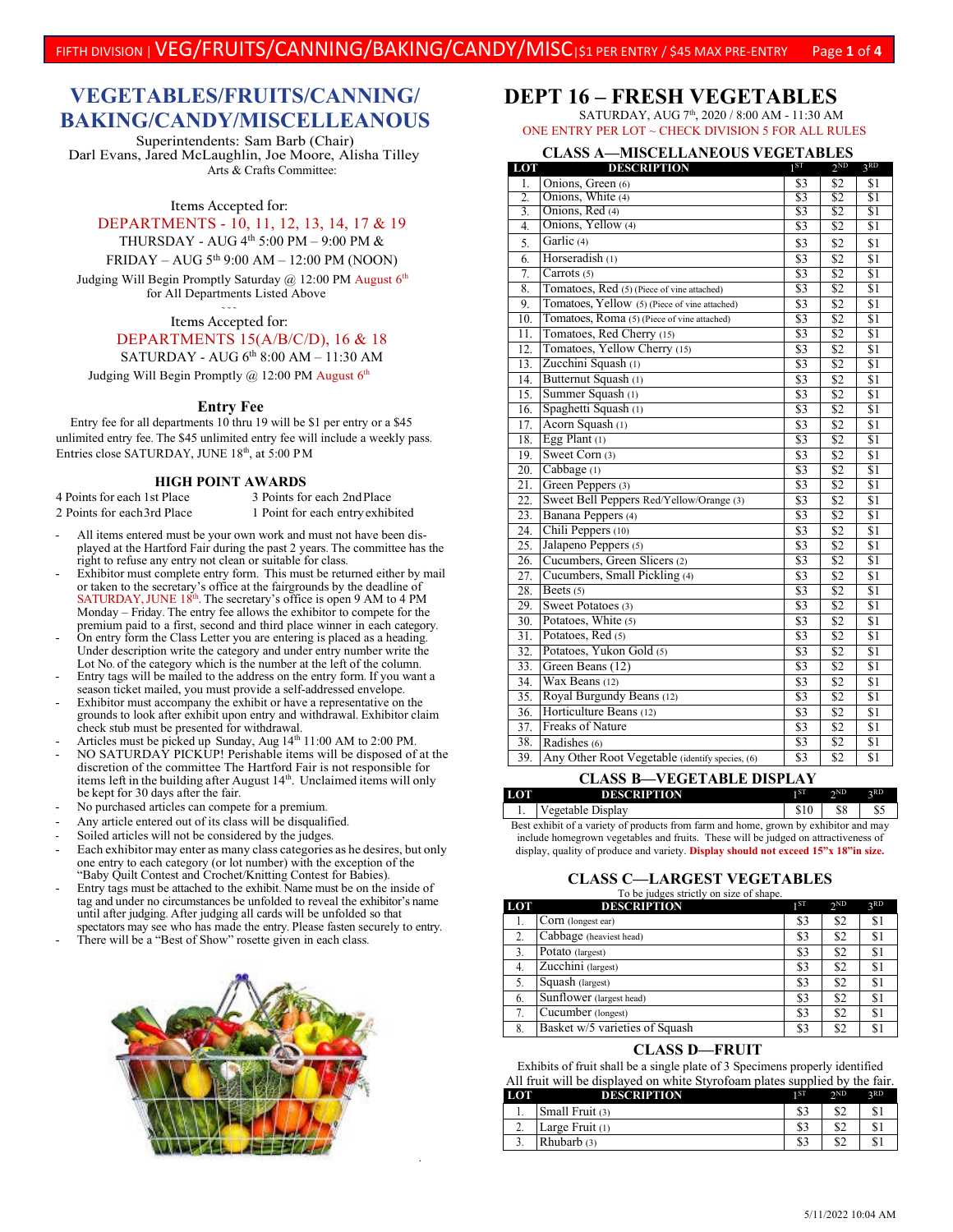# FIFTH DIVISION | VEG/FRUITS/CANNING/BAKING/CANDY/MISC|\$1 PER ENTRY / \$45 MAX PRE-ENTRY Page **<sup>2</sup>** of **<sup>4</sup>**

# **DEPT 17 – CANNING**

Placed: THURSDAY AUG.  $4<sup>th</sup> / 5:00$  PM - 9:00 PM FRIDAY, AUG.  $5<sup>th</sup>$  / 9:00 AM – NOON



#### ONE ENTRY PER LOT CHECK DIVISION 5 FOR ALL RULES

Judging will start promptly at 12:30 PM. Canned goods are not sampled. They will be judged on clarity & appearance only

## **CLASS A – FRUIT**

| LOT | <b>DESCRIPTION</b>              | 1 ST | 2ND | 2RD |
|-----|---------------------------------|------|-----|-----|
|     | Applesauce (pint or quart jar)  | \$3  |     | \$1 |
| z.  | Peaches (pint or quart jar)     | \$3  |     | \$1 |
|     | Fruit Salsa (pint or quart jar) | \$3  | \$2 | S1  |
|     | Apples (pint or quart jar)      | \$3  |     | \$ì |

**CLASS B – VEGETABLES**

Jar Size (Pint or Quart); all jars to be properly labeled.

| LOT | <b>DESCRIPTION</b>    | 1 <sub>ST</sub> | 2 <sub>ND</sub> | 3RD |
|-----|-----------------------|-----------------|-----------------|-----|
| l.  | Green Beans           | \$3             | \$2             | \$1 |
| 2.  | Beets                 | \$3             | \$2             | \$1 |
| 3.  | Spaghetti Sauce       | \$3             | \$2             | \$1 |
| 4.  | Tomatoes (whole)      | \$3             | \$2             | \$1 |
| 5.  | Tomato Juice          | \$3             | \$2             | \$1 |
| 6.  | Vegetable Soup        | \$3             | \$2             | \$1 |
| 7.  | Salsa - with Tomatoes | \$3             | \$2             | \$1 |
| 8.  | Peppers               | \$3             | \$2             | \$1 |

## **CLASS C –JELLY**

| LOT              | <b>DESCRIPTION</b>                 | 1 <sub>ST</sub> | 2 <sub>ND</sub> | 3 <sup>RD</sup> |
|------------------|------------------------------------|-----------------|-----------------|-----------------|
| l.               | Apple                              | \$3             | \$2             | \$1             |
| 2.               | Blackberry                         | \$3             | \$2             | \$1             |
| $\overline{3}$ . | <b>Black Raspberry</b>             | \$3             | \$2             | \$1             |
|                  | Jalapeno Pepper                    | \$3             | \$2             | S.              |
| -5.              | Grape                              | \$3             | \$2             | \$1             |
| 6.               | Strawberry                         | \$3             | \$2             | \$1             |
|                  | Plum                               | \$3             | \$2             | \$1             |
| 8.               | Other Than Listed (Must Name Type) | \$3             | \$2             | \$1             |

## **CLASS D –JAM**

| LOT | (Jelly may be in pint jar or jam/jelly jars)<br><b>DESCRIPTION</b> | 1ST | 2 <sub>ND</sub> | 3 <sup>RD</sup> |
|-----|--------------------------------------------------------------------|-----|-----------------|-----------------|
| ı.  | Blackberry                                                         | \$3 | \$2             | \$1             |
|     | Peach                                                              | \$3 | \$2             | \$1             |
| 3.  | Raspberry                                                          | \$3 | \$2             | S.              |
| -4. | Strawberry                                                         | \$3 | \$2             | \$              |
|     | Cherry                                                             | \$3 | \$2             | S.              |
| 6.  | Blueberry                                                          | \$3 | \$2             | \$1             |
|     | Other Than Listed (Must Name Type)                                 | \$3 | \$2             | \$              |

### **CLASS E – MARMALADE**

#### (May be in pint jars or jam/jelly jars)

| LOT | DESCRIPTION | 1 ST     | 2ND<br>- | 2RD |
|-----|-------------|----------|----------|-----|
|     | ange        | ሰሳ<br>ФJ | ሰሳ<br>ے⊙ | \$1 |
| ٠.  | Other Fruit | ሰሳ<br>ФJ | ሰሳ<br>ے⊙ | \$1 |

| $CLASS F - BUTTER$ (in pint jar) |                    |     |                 |     |  |  |
|----------------------------------|--------------------|-----|-----------------|-----|--|--|
| LOT                              | <b>DESCRIPTION</b> | 1ST | 2 <sub>ND</sub> | 2RD |  |  |
|                                  | Apple              | \$3 | \$2             | S.  |  |  |
|                                  | Peach              | \$3 | \$2             | S.  |  |  |
|                                  | Hot Pepper         | \$3 | \$2             | S.  |  |  |

| <b>CLASS G - PICKLES</b> (in pint jar) |                         |      |                 |     |  |  |
|----------------------------------------|-------------------------|------|-----------------|-----|--|--|
| LOT                                    | <b>DESCRIPTION</b>      | 1 ST | 2 <sub>ND</sub> | 3RD |  |  |
|                                        | Watermelon Rind         | \$3  | \$2             | S.  |  |  |
|                                        | Dill Pickles (qt. jar)  | \$3  | \$2             |     |  |  |
|                                        | <b>Bread and Butter</b> | \$3  | \$2             |     |  |  |
|                                        | Relish                  | \$3  | \$2             | S   |  |  |
|                                        | Peppers                 | \$3  | \$2             | \$  |  |  |
|                                        | Mixed Vegetables        | \$3  | \$2             |     |  |  |





#### **CLASS H – BEST DISPLAY JELLY/JAM**

| LOT                              | <b>DESCRIPTION</b>                   | ı ST | $\gamma$ <sub>ND</sub> | 2RD |  |  |
|----------------------------------|--------------------------------------|------|------------------------|-----|--|--|
| ı.                               | Jelly (at least 6 different jellies) | ሰማ   |                        | \$3 |  |  |
| <b>L.</b>                        | Jam (at least 6 different jams)      |      |                        |     |  |  |
| ---- <i>-</i> --------<br>------ |                                      |      |                        |     |  |  |

# **DEPT 18 – BAKING/CANDY**

SATURDAY, AUG. 6th / 8:00 AM - 11:30 AM

ONE ENTRY PER LOT  $\sim$  CHECK DIVISION 5 FOR ALL RULES

Judging will start promptly at 12:30 PM. All baking exhibits should be on 6" white Styrofoam plates and be covered. Plates will be available, if necessary.

|  |  | <b>CLASS A – PIES</b> |  |  |
|--|--|-----------------------|--|--|
|  |  |                       |  |  |

| (Exhibit 1 serving of pie wrapped in clear plastic wrap) |  |  |
|----------------------------------------------------------|--|--|
|----------------------------------------------------------|--|--|

| LOT | <b>DESCRIPTION</b>                | 1ST | 2 <sub>ND</sub> | 3 <sub>RD</sub> |
|-----|-----------------------------------|-----|-----------------|-----------------|
|     | Apple (1 slice)                   | \$3 | \$2             | \$1             |
| 2.  | Cherry (1 slice)                  | S3  | \$2             | \$1             |
| 3.  | Berry (1 slice)                   | S3  | \$2             |                 |
| 4.  | 2 Crust Raisin (1 slice)          | \$3 | \$2             | \$1             |
| 5.  | Pecan (1 slice)                   | \$3 | \$2             | \$1             |
| 6.  | Peach (1 slice)                   | \$3 | \$2             | \$1             |
| 7.  | Fruit Hand Pie (1 pie)            | \$3 | \$2             | \$1             |
| 8.  | Other than listed (must be baked) | \$3 | \$2             |                 |

### **CLASS B – BREADS**

| LOT | <b>DESCRIPTION</b>                       | 1 <sub>ST</sub> | 2 <sub>ND</sub> | 3 <sup>RD</sup> |
|-----|------------------------------------------|-----------------|-----------------|-----------------|
| 1.  | White Bread (1/2 loaf)                   | \$3             | \$2             | \$1             |
| 2.  | Wheat Bread (1/2 loaf)                   | \$3             | \$2             | \$1             |
| 3.  | Dinner Rolls (3 on a plate)              | \$3             | \$2             | \$1             |
| 4.  | Cinnamon Rolls (3 on a plate)            | \$3             | \$2             | \$1             |
| 5.  | Sourdough Bread (1/2 loaf)               | \$3             | \$2             | \$1             |
| 6.  | Zucchini (1/2 loaf)                      | \$3             | \$2             | \$1             |
| 7.  | Pumpkin Bread (1/2 loaf)                 | \$3             | \$2             | \$1             |
| 8.  | Banana Muffins (3 on a plate)            | \$3             | \$2             | \$1             |
| 9.  | Biscuits (3 on a plate)                  | \$3             | \$2             | \$1             |
| 10. | Gingerbread (1/2 loaf)                   | \$3             | \$2             | \$1             |
| 11. | Corn Bread (1/2 loaf)                    | \$3             | \$2             | \$1             |
| 12. | Coffee Cake - *Must use following recipe | \$3             | \$2             | \$1             |

# **Apple Coffee Cake**

#### **INGREDIENTS:**

| $\frac{1}{2}c$    | - Butter, softened  |  |
|-------------------|---------------------|--|
| $1\frac{1}{2}c$ . | - Sugar, divided    |  |
| 2                 | - Eggs              |  |
| 1 t.              | - Vanilla Extract   |  |
| 2 c.              | - All Purpose Flour |  |
| 1 <sub>t</sub>    | - Baking Powder     |  |
| $\frac{1}{2}t$ .  | - Baking Soda       |  |
| $\frac{1}{2}t$ .  | - Salt              |  |
| 1 c.              | - Sour Cream (8oz)  |  |
| $\frac{1}{2}$ c.  | - Chopped Walnuts   |  |
| 2 t.              | - Ground Cinnamon   |  |

1 - Apple, med, peeled and thinly sliced

Preheat Oven:  $375^\circ$ F

#### **DIRECTIONS:**

- 1. In a large mixing bowl, cream the butter and 1 cup sugar until light and fluffy. Add eggs, one at time, beating well after each addition. Beat in vanilla. Combine the flour, baking powder, baking soda and salt, add to the creamed mixture alternately with sour cream, beating well after each addition. In a small bowl, combine the nuts, cinnamon, and remaining sugar.
- 2. Spread half of the batter into a well-greased 10-in tube pan with removable bottom. Top with apple slices, sprinkle with half of the nut mixture. Top with remaining batter and nut mixture. Bake at 375˚F for 40-45 minutes or until a toothpick inserted near the center comes out clean. Cool in pan for 30 minutes.
- 3. Carefully run a knife around edge of pan to loosen. Lift cake with removable bottom from pan. Cool completely. Before serving, carefully remove cake from pan bottom. Yield 12-16 servings.

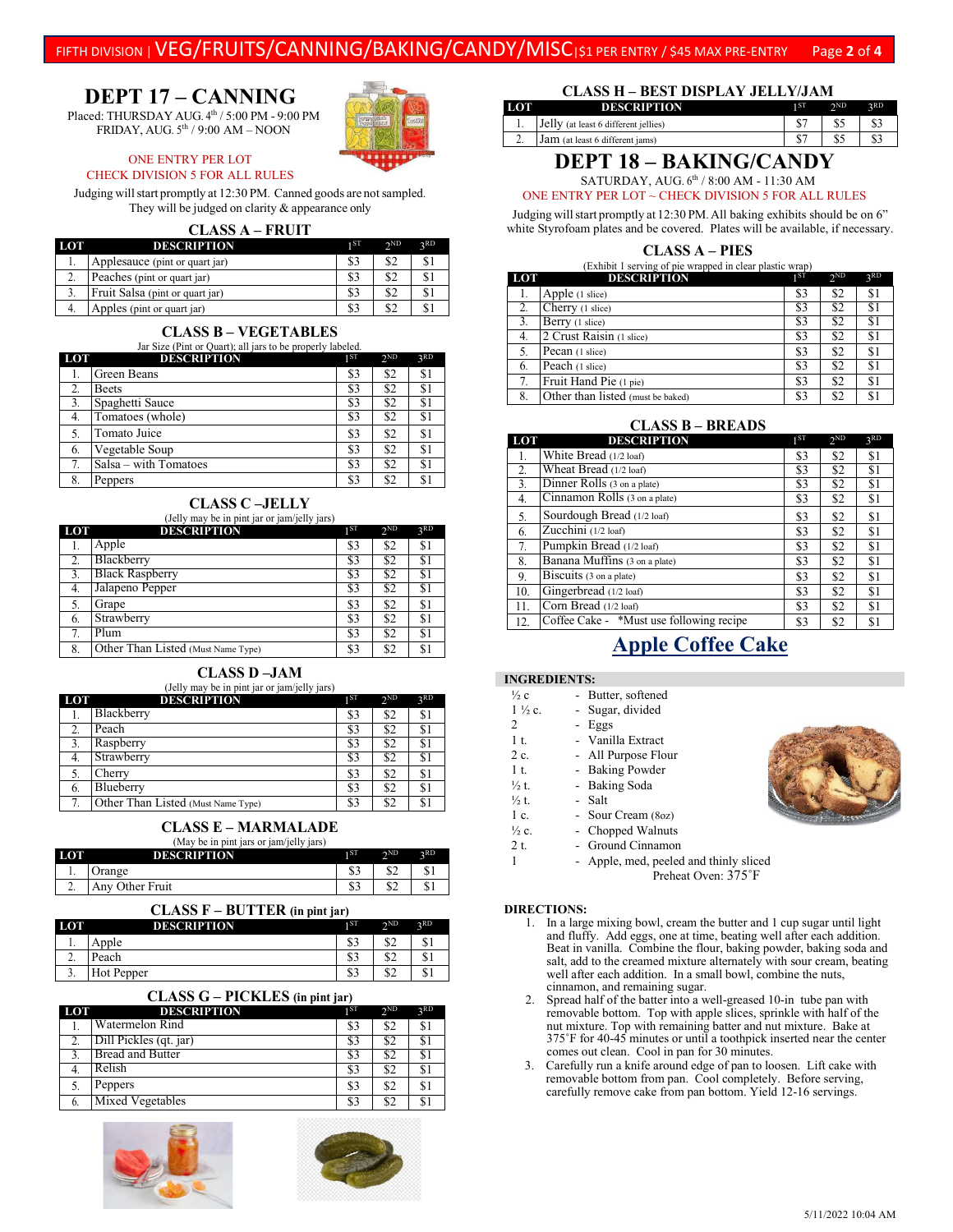# FIFTH DIVISION | VEG/FRUITS/CANNING/BAKING/CANDY/MISC|\$1 PER ENTRY / \$45 MAX PRE-ENTRY Page **<sup>3</sup>** of **<sup>4</sup>**

#### **CLASS C – COOKIES** (No mixes or commercially prepared mixes)

| LOT | <b>DESCRIPTION</b>                                                  | 1ST | 2 <sub>ND</sub> | 3RD |
|-----|---------------------------------------------------------------------|-----|-----------------|-----|
| 1.  | Sugar $(3)$                                                         | \$3 | \$2             | \$1 |
| 2.  | Chocolate Chip $(3)$                                                | \$3 | \$2             | \$1 |
| 3.  | Peanut Butter $(3)$                                                 | \$3 | \$2             | \$1 |
| 4.  | Snicker Doodles (3)                                                 | \$3 | \$2             | \$1 |
| 5.  | Oatmeal (3)                                                         | \$3 | \$2             | \$1 |
| 6.  | Brownie (3)                                                         | \$3 | \$2             | \$1 |
| 7.  | Bar Cookies (3)                                                     | \$3 | \$2             | \$1 |
| 8.  | No Bake (3)                                                         | \$3 | \$2             | \$1 |
| 9.  | Decorated Cookies (3)                                               | \$3 | \$2             | \$1 |
| 10. | Thumb Print (3)                                                     | \$3 | \$2             | \$1 |
| 11. | Monster Cookies (3)                                                 | \$3 | \$2             | \$1 |
| 12. | White Chocolate Cranberry Cookies (3)<br>*Must use following recipe | \$3 | \$2             | \$1 |

# **White Chocolate Cranberry Cookies**

## **INGREDIENTS:**

<sup>1/2</sup> cup - Granulated Sugar 1 cup - Butter softened 1 cup - Brown Sugar 1 tsp. **- Vanilla** 2 - Eggs, beaten  $2\frac{1}{4}$  cup - Flour 1 tsp. **- Baking Soda**  $\frac{1}{2}$  tsp.  $\qquad \qquad$  - Salt 12 oz. - White Chocolate Chips  $\frac{1}{2}$  cup - Dried Cranberries **Preheat Oven 375˚F**

## **Directions:**

- 1. Blend together butter, sugars, and vanilla until creamy.
- 2. Mix in eggs.
- 3. Gradually add flour, baking soda, salt; mix well.
- 4. Stir in white chocolate chips and cranberries.
- 5. Drop by rounded teaspoons two inches apart onto an ungreased cookie sheet.
- 6. Bake for 9-11 minutes or until golden brown.

## **CLASS D – BAKING FOR KIDS**

| LOT | Must be prepared and entered by youth; No commercially prepared mixes.<br><b>DESCRIPTION</b> | 1ST | 2 <sub>ND</sub> | 3RD |  |  |
|-----|----------------------------------------------------------------------------------------------|-----|-----------------|-----|--|--|
|     | Youth Ages 6-12 only as of January 1st of current year                                       |     |                 |     |  |  |
|     | Peanut Butter (3)                                                                            | \$3 | \$2             | \$1 |  |  |
| 2.  | Chocolate Chip $(3)$                                                                         | \$3 | \$2             | \$1 |  |  |
| 3.  | Thumbprint $(3)$                                                                             | \$3 | \$2             | \$1 |  |  |
| 4.  | Ugliest Cake (can use dummy box)                                                             | \$3 | \$2             | \$1 |  |  |
|     | Youth Ages 13-18 only as of January 1st of current year                                      |     |                 |     |  |  |
| 5.  | Peanut Butter (3)                                                                            | \$3 | \$2             | \$1 |  |  |
| 6.  | Gingerbread Person (3)                                                                       | \$3 | \$2             | \$1 |  |  |
| 7.  | Thumbprint (3)                                                                               | \$3 | \$2             | \$1 |  |  |
| 8.  | Ugliest Cake (can use dummy box)                                                             | \$3 | \$2             | S.  |  |  |

#### **CLASS E – CAKES** er een.<br>Exhibit one large p

| LOT | <b>DESCRIPTION</b>                              | 1 <sub>ST</sub> | 2 <sub>ND</sub> | 3RD |
|-----|-------------------------------------------------|-----------------|-----------------|-----|
| 1.  | Bundt Cake (1 slice)                            | \$3             | \$2             | \$1 |
| 2.  | Pound Cake (1 slice)                            | \$3             | \$2             | \$1 |
| 3.  | Angel Food Cake – not iced (1 slice)            | \$3             | \$2             | \$1 |
| 4.  | Chocolate Cake (1 slice)                        | \$3             | \$2             | \$1 |
| 5.  | White Cake (1 slice)                            | \$3             | \$2             | \$1 |
| 6.  | Upside Down Cake $-$ any fruit (1 slice)        | \$3             | \$2             | \$1 |
| 7.  | Carrot Cake (1 slice)                           | \$3             | \$2             | \$1 |
| 8.  | Red Velvet Cake (1 slice)                       | \$3             | \$2             | \$1 |
| 9.  | German Chocolate Cake (1 slice)                 | \$3             | \$2             | \$1 |
| 10. | Decorated Cup Cakes (3)                         | \$3             | \$2             | \$1 |
| 11. | Samoa Bundt Cake<br>(must use following recipe) | \$3             | \$2             | \$1 |







## **Samoa Bundt Cake**

| <b>INGREDIENTS:</b>      |                                     |
|--------------------------|-------------------------------------|
| $1\frac{1}{2}$ cup       | - Semi-Sweet Chocolate Chips        |
| $\frac{1}{2}$ cup        | - Butter, softened                  |
| $1(16 \text{ oz } pkg)$  | - Light Brown Sugar                 |
| 3                        | - Large Eggs                        |
| 2 cups                   | - All-Purpose Flour                 |
| $1$ tsp.                 | - Baking Soda                       |
| $\frac{1}{2}$ tsp.       | - Salt                              |
| 1(8 oz)                  | - Sour Cream                        |
| $1$ tsp.                 | - Vanilla Extract                   |
| 1 cup                    | - Hot Water                         |
| <b>CARAMEL FROSTING:</b> |                                     |
| $\frac{3}{4}$ cup        | - Butter $(1 \frac{1}{2}$ sticks)   |
| $\frac{1}{4}$ cup        | - Jarred Caramel Sauce              |
| 3 cups                   | - Powdered Sugar                    |
| $1\frac{1}{2}$ - 2 Tbsp. | - Heavy Cream of Milk               |
| <b>TOPPINGS:</b>         |                                     |
| $1\frac{1}{2}$ cups      | Sweetened Shredded Coconut, toasted |
|                          | Caramel Sauce                       |
|                          | Hot Fudge Sauce                     |
|                          | Preheat Oven: 350°F                 |

## **Directions:**

- 1. Grease and flour Bundt pan. (or use baking spray).
- 2. Melt chocolate chips in a microwave-safe bowl until smooth when stirred. Set aside.
- 3. Beat Butter and brown sugar until blended well, about 5 minutes.
- 4. Beat in eggs one at a time.
- 5. Beat in melted chocolate just until blended.
- 6. Sift together flour, baking soda, and salt
- 7. Add flour mixture to batter, alternating with sour cream, beating at LOW speed just until blended after each addition.
- 8. Slowly, with mixer on LOW speed, add hot water.
- 9. Stir in vanilla
- 10. Pour batter into prepared Bundt pan.
- 11. Bake at 350˚F for 55 to 60 minutes, tests done. Let cool 10 minutes in pan then remove cake from pan to cool completely.
- 12. To make frosting beat butter and caramel sauce until creamy. Gradually beat in powdered sugar. Beat in enough heavy cream to get to desired consistency.
- 13. Spread frosting on cooled cake.
- 14. Sprinkle toasted coconut on cake and drizzle with caramel sauce and hot fudge sauce.

## **CLASS F – DECORATED CAKES**

Entries will be judged on originality, appearance and workmanship of decorations only.

| LOT | <b>DESCRIPTION</b>                   | 1ST | 2 <sub>ND</sub> | 2RD |
|-----|--------------------------------------|-----|-----------------|-----|
|     | Baby Smash Cake                      | S3  | \$2             |     |
|     | Wedding Cake – single tier           | S3  | \$2             |     |
|     | Design using Fondant                 | \$3 | \$2             |     |
|     | Theme Cake – America the Land I Love | \$3 | \$2             |     |
|     | Other than listed (No>2 tier)        | \$3 | \$2             |     |

# **CLASS G – CANDY/SNACK**

|                    | (Three pieces per entry) |                 |                 |     |
|--------------------|--------------------------|-----------------|-----------------|-----|
| LOT                | <b>DESCRIPTION</b>       | 1 <sub>ST</sub> | 2 <sub>ND</sub> | 3RD |
|                    | Chocolate Fudge (3)      | \$3             | \$2             | \$1 |
|                    | Peanut Butter Fudge (3)  | \$3             | \$2             |     |
|                    | Buckeyes (3)             | \$3             | \$2             |     |
| 4.                 | Caramels (3)             | \$3             | \$2             |     |
|                    | Peanut Brittle (3)       | \$3             | \$2             |     |
| CLASS H _ MEN ONLV |                          |                 |                 |     |

|     | СЕДАЗЯ П – МІЛІ ОІЛЕ І    |     |                 |     |
|-----|---------------------------|-----|-----------------|-----|
| LOT | <b>DESCRIPTION</b>        | 1ST | 2 <sub>ND</sub> | 2RD |
|     | Chocolate Chip Cookie (3) | \$3 | \$2             |     |
|     | Peach Pie (1 slice)       | 83  | \$2             |     |
|     | Zucchini Bread (1/2 loaf) | S3  | \$2             |     |
|     | Bundt Cake (1 piece)      |     | \$2             |     |

|     | <b>CLASS I – PUMPKIN LOVERS</b> |      |             |     |
|-----|---------------------------------|------|-------------|-----|
| LOT | <b>DESCRIPTION</b>              | 1 ST | $\gamma$ ND | 2RD |
|     | Pumpkin Lovers Contest          |      |             |     |

 $\Delta$ a dh